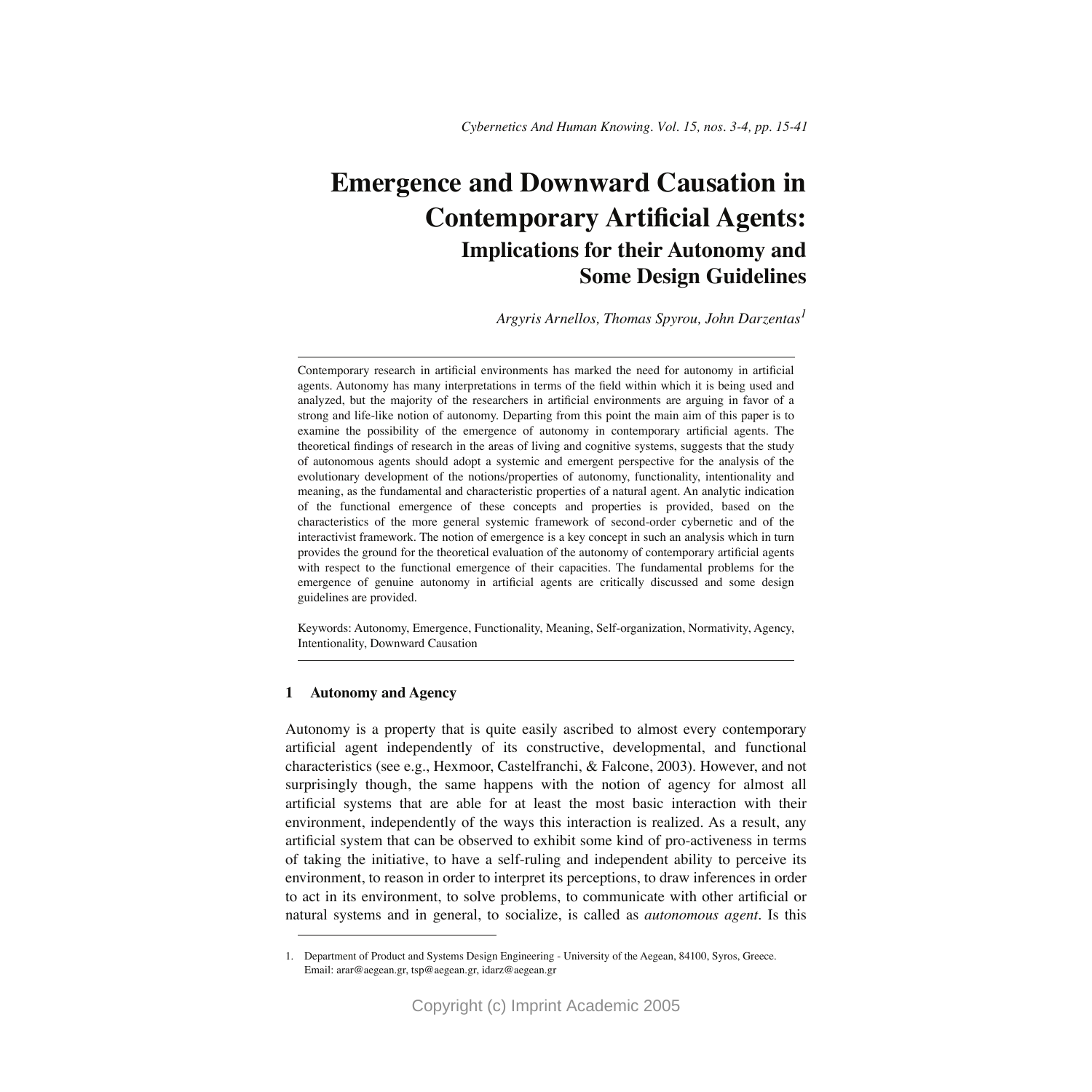justified for every artificial system which is the design result of the research being held in the areas of AI, robotics, ALife, multi-agent systems, and so forth.?

The term *autonomous* derives from a Greek composite word (auto = self) and (nomos = law) and although it has many interpretations, it literally means that a system is free of external control and constraint in its action and judgment, that is selfgoverning, self-steering. In its most basic version it means that a system exists and acts as an independent entity, that is, it self-generates the rules that govern its functioning, or in other terms, it self-generates its self-regulation. In more specific terms, as (Collier, 2002) argues, an autonomous system exhibits a special form of functional organization that contributes to its own governance and uses this governance for its own maintenance in a variable environment. Consequently, the organization of an autonomous system is both the subject and the object of its functionality.

Autonomous systems primarily act in the world for their self-maintenance. The ability to act upon an environment in order to effect a goal-oriented attribution of a certain purpose belongs to an agent and hence, autonomous systems are ultimately agents. Of course, there are several natural systems that can be considered as autonomous agents, but these systems demonstrate different degrees of agency. Concepts such as autonomy and pro-activity, even though "simple" properties such as perception and inference are not a black and white issue, at all. This should be quite expectable for agency, as well, as it does not also come in an all or nothing package, but it has a gradual nature and there are various many different levels of agency in the biological realm. Actually, autonomy drives interaction and profits from it, and as a result enhances the capacity for agency (Arnellos, Spyrou and Darzentas, in press). Agents are not static things, but complex systems interacting with dynamic and complex environments and therefore exhibiting a dynamic nature. Adopting a dynamic and evolutionary view and attempting to project an agent in a future time horizon, one may suggest that there are some dynamic and gradual conceptual and material ingredients that are complexly integrated together to form an agent in various degrees and in various points of evolution.

Considering the above mentioned, and keeping artificial agents in mind, one may conclude that a complete definition of the term *agent* is out of any question and any prospective definition towards this direction should express agency as a capacity with a gradual and evolutionary nature. In order to pursue such definition we try to modify Kampis's (1999) evolutionary definition of agency, which comes as a list of somewhat ad hoc properties of an agent, in a way that the suggested definition is more susceptible to an analysis of its functional characteristics. We suggest that such a strong notion of agency calls for: interactivity – the ability of an agent/cognitive system to perceive and act upon its environment by taking the initiative; intentionality – the ability of an agent to effect a goal-oriented interaction by attributing purposes, beliefs and desires to its actions; and autonomy – which can be characterized as the ability of an agent to function/operate intentionally and interactively based on its own resources.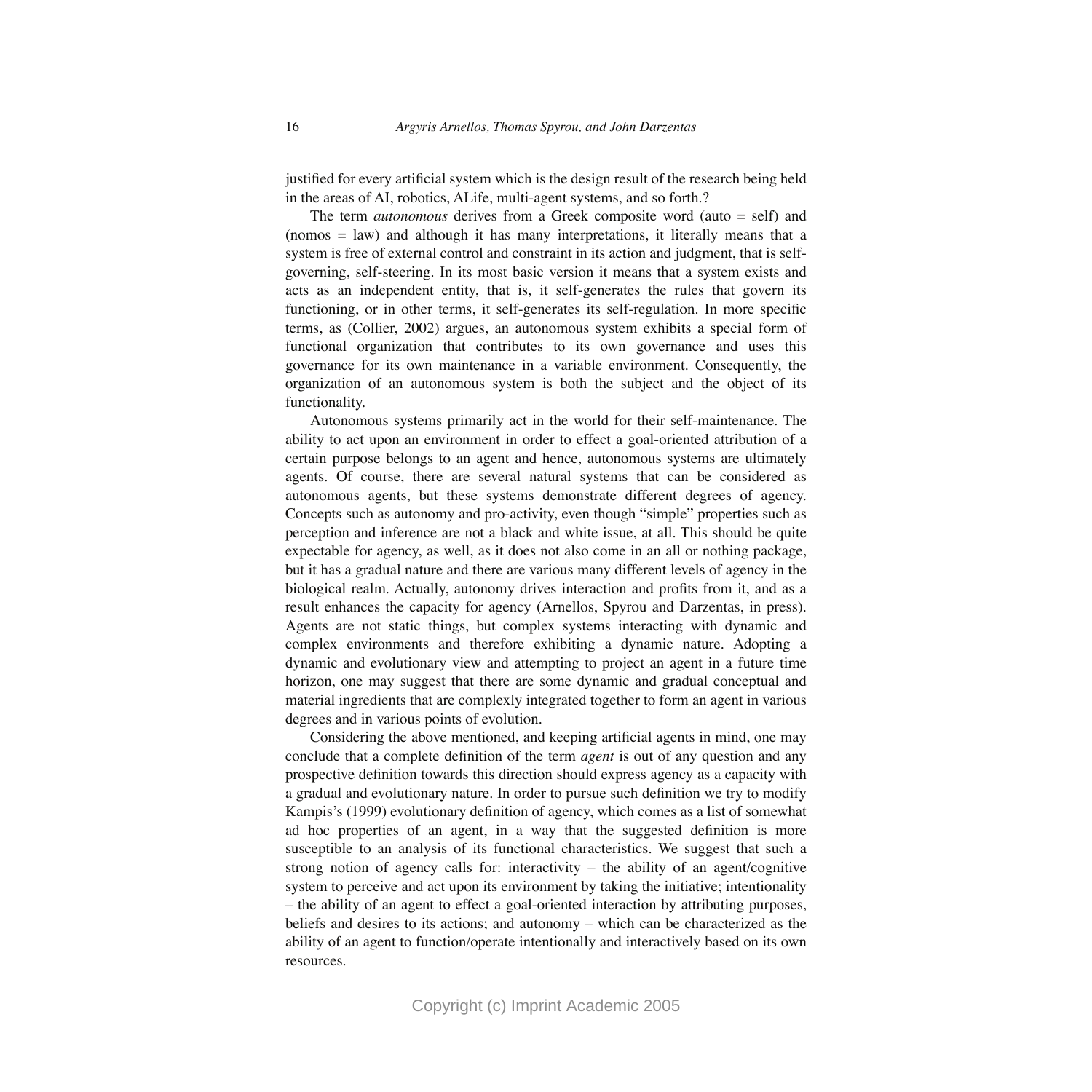This definition mentions three fundamental capacities that an agent should exhibit in a somewhat nested way regarding their existence and evolutionary development. Therefore, according to this definition, agency requires interactivity, which in turn implies action upon the environment. This action is not an accidental but an intentional one, as it is a purposeful action directed towards a goal and it is driven by content such as beliefs and desires. Additionally, such an agent exhibits the property of autonomy, as it interacts with the environment in an intentional manner based on its own resources, hence, also based on its internal content. These three properties seem to be quite interdependent, especially when one attempts to understand if it is possible for each one of them to increase qualitatively while the others remain at the same level.

On the other hand, notions such as autonomy, intentionality, beliefs, goalorientation, cognition, and so forth are philosophically-loaded and quite heavy terms, which bring about controversies in relevant discussions even in the highly theoretical and interdisciplinary scientific domains. Considering that a theoretical and naturalized analysis of an autonomous agent should also be used as an inspiration and a guide for the design of artificial agency, one should be very careful regarding the conceptual burden that may be raised by the theoretical load of the respective terminology. It is not unlikely, at all, that this is one of the reasons that contemporary artificial systems are so easily called autonomous agents. In the desired direction, Collier (1999), from a critical perspective on the domain of complex systems research, suggests that there is a very interesting interdependence between the three above-mentioned properties. Specifically, Collier suggests that there is no function without autonomy, no intentionality without function, and no meaning without intentionality. The interdependence is completed by considering meaning as a prerequisite for the maintenance of a system's autonomy during its purposeful interaction with the environment.



Fig. 1 - Interdependence between autonomy, functionality, intentionality and meaning in an autonomous agent.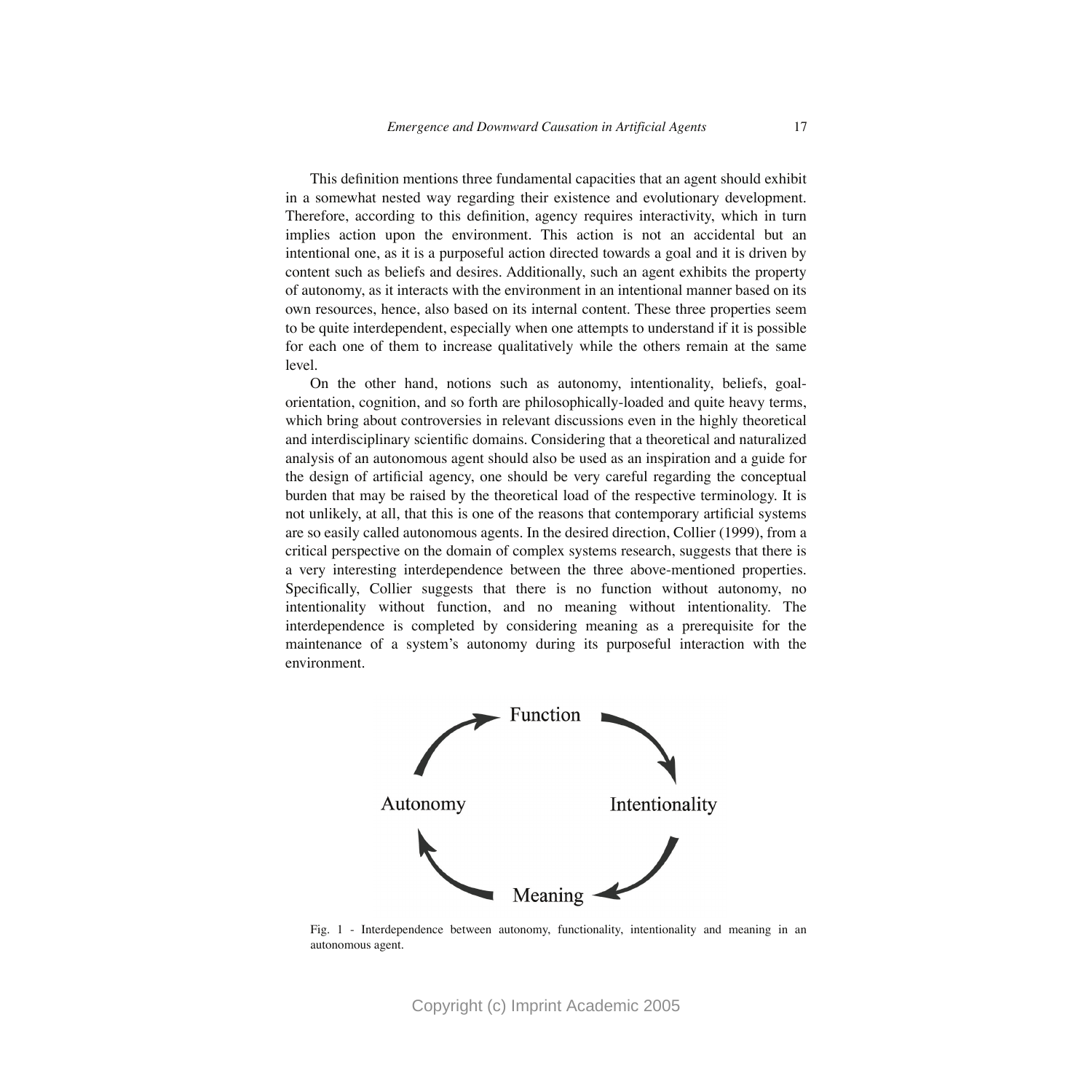At this point some may say that this is just a conceptual interdependence. However, as analyzed below, it is also a theoretical interdependence with a functional grounding, and as such, it sets some interesting constraints in the capacities that contribute to agency and it brings about some requirements in terms of the properties that an agent should exhibit independently of its agential level or in other words, of its level of autonomy and as such, of its cognitive capacity (see Arnellos, Spyrou, Darzentas, 2007b, in press). These properties and their interdependence are characteristics of the strong notion of agency (i.e. the one exhibited by living systems), which is considered as emergent in the functional organization of the living/ cognitive system, that is, the autonomous agent. The term *functional* is used here to denote the processes of the network of components that contribute to the autonomy of the agent and particularly, to the maintenance of the autonomous system as a whole (see e.g., Ruiz-Mirazo & Moreno, 2004).

On the other hand, meaning, if it is not to be considered as an ascription of an observer, should be linked with the functional structures of the agent. Hence, meaning should guide the constructive and interactive processes of the functional components of the autonomous system in such a way that these processes maintain and enhance its autonomy. In this perspective, the enhancement of autonomy places certain goals by the autonomous system itself and hence, the intentionality of the system is functionally guiding its behavior through meaning.

At this point, one may ask again the same question, namely if the design results of the broad areas of AI and ALife can be called as autonomous agents. It seems that if one decides to rely upon the analysis so far, he is almost obliged to answer in the negative, although he is not in a very comfortable position with his answer as he still has no means to analytically ground his decision. In the rest of this paper an attempt is made to provide an analysis for such an answer, based on a more analytic indication of the functional formation of the above mentioned concepts and properties that constitute an autonomous agent during its development and evolution. The notion of emergence will prove to be a key concept and the ground for such an answer, as it is directly related to the functionality and the autonomy of an agent.

## **2 Emergent Functionality in Autonomous Agents**

One should always keep in mind that in such an autonomous system, intentionality is not reducible to the processing of meanings, nor are the combinations of meanings bringing forth any "aboutness." On the contrary, meaning and its functional substratum are properties that may emerge when an autonomous agent acts intentionally. In other words, an autonomous system may act intentionally if its actions are mediated by meaning. Hence, it appears that for a system to exhibit the capacity of agency, it needs to exhibit the degree of autonomy that will provide for the functionality that is needed, in order to support its intentional and purposeful interaction with the environment, the result of which will emerge new meanings that will further enhance its autonomy. The foundations of such a functional emergence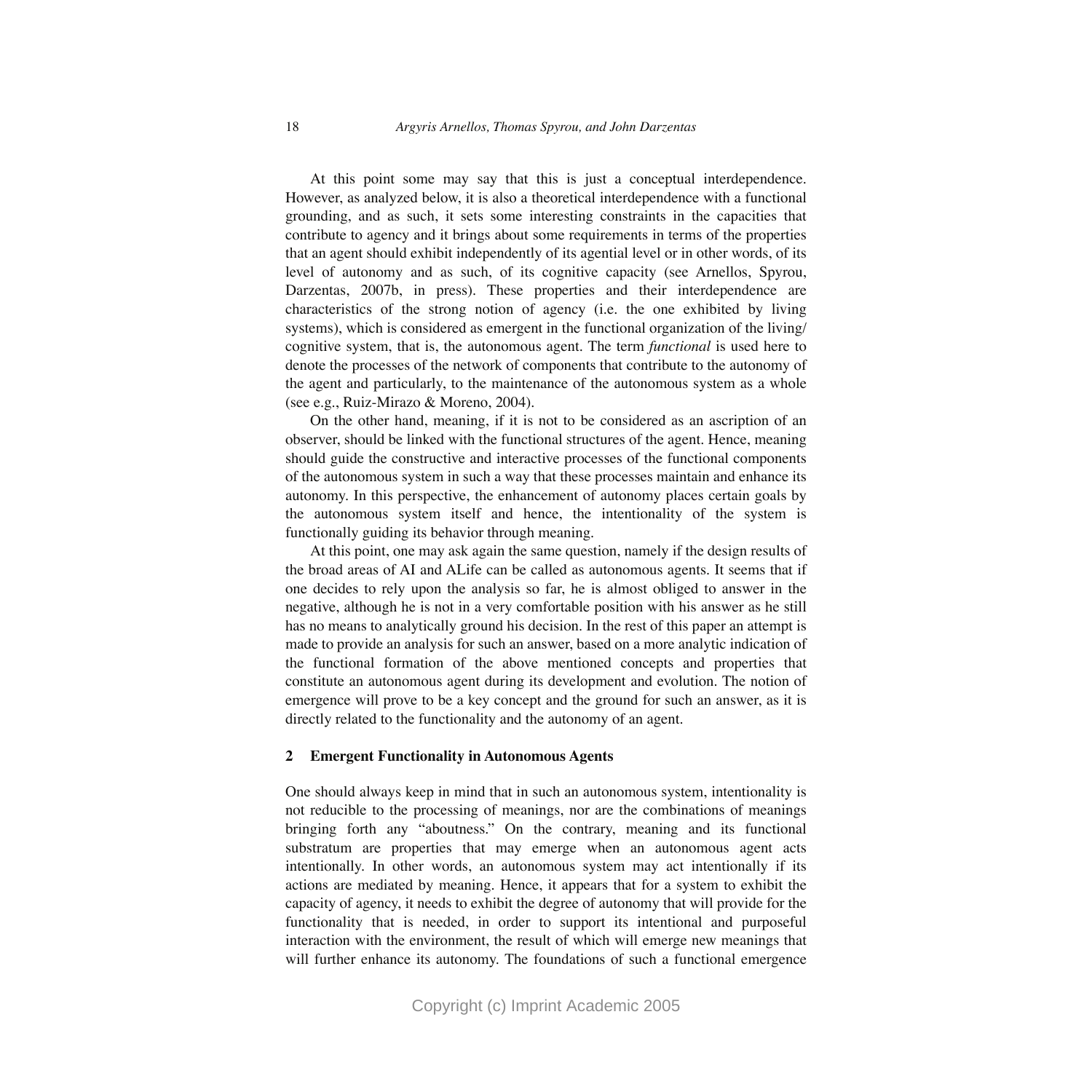have been established in the systems-theoretic framework of second-order cybernetics.

#### *2.1 Emergence through Organizational Closure and Self-Reference*

In the second-order cybernetic epistemology a cognitive system is able to carry out the fundamental actions of distinction and observation. It observes its boundaries and it is thus differentiated from its environment. As the cognitive system is able to observe the distinctions it makes, it is able to refer the result of its actions back to itself. This makes it a self-referential system, providing it with the ability to create new distinctions (actions) based on previous ones, to judge its distinctions, and to increase its complexity by emerging new meanings in order to interact. The self-referential loop can only exist in relation to an environment, but it also disregards the classical system-environment models, which hold that the external control of a cognitive system's adaptation to its environment is replaced by a model of systemic and operational/organizational closure (von Foerster, 1960/2003, 1981).

Due to that closure, the self-reference of an observation emerges meaning inside the cognitive system, which is used as a model for further observations in order to compensate for external complexity. The system which operates on meaning activates only internal functions and structures, (eigenvalues), a set of some stable structures, which are maintained in the functions of the cognitive system's organizational dynamics (Rocha, 1996) and which serve as points of departure for further operations during its interaction with the environment. Indeed, this closure is functional in so far as the effects produced by the cognitive system are the causes for the maintenance of its systemic equilibrium through the emergence of more complex organizations.

With system closure, environmental complexity is based solely on system observations, thus, system reality is observation-based. As von Foerster (1976/2003) argued, the results of an observation do not refer directly to the objects of the real world, but instead, they are the results of recurrent cognitive functions in the structural coupling between the cognitive system and the environment. In particular, von Foerster states that "ontologically, Eigenvalues and objects, and likewise, ontogenetically, stable behavior and the manifestation of a subject's 'grasp' of an object cannot be distinguished" (von Foerster, 1976/2003, p. 266). Thus, each emergent function based on observations is a construction, it is an increase of the organization and cognitive complexity of the agent. This process of emergent increment of order through the internal construction of functional organizations and simultaneous classification of the environment is a process of self-organization (von Foerster, 1960/2003, 1981).

There are two interesting issues at this point. First, self-organizing systems appear to have an emergent functionality which provides the means for self-maintained, selfenhanced and self-regulated organizational dynamics. This functionality originates from a network of processes with a high degree of recursivity that produces and maintains internal invariances in the case of internal and external perturbations. This may be seen as an abstract conception of an autonomous agent, although, as it will be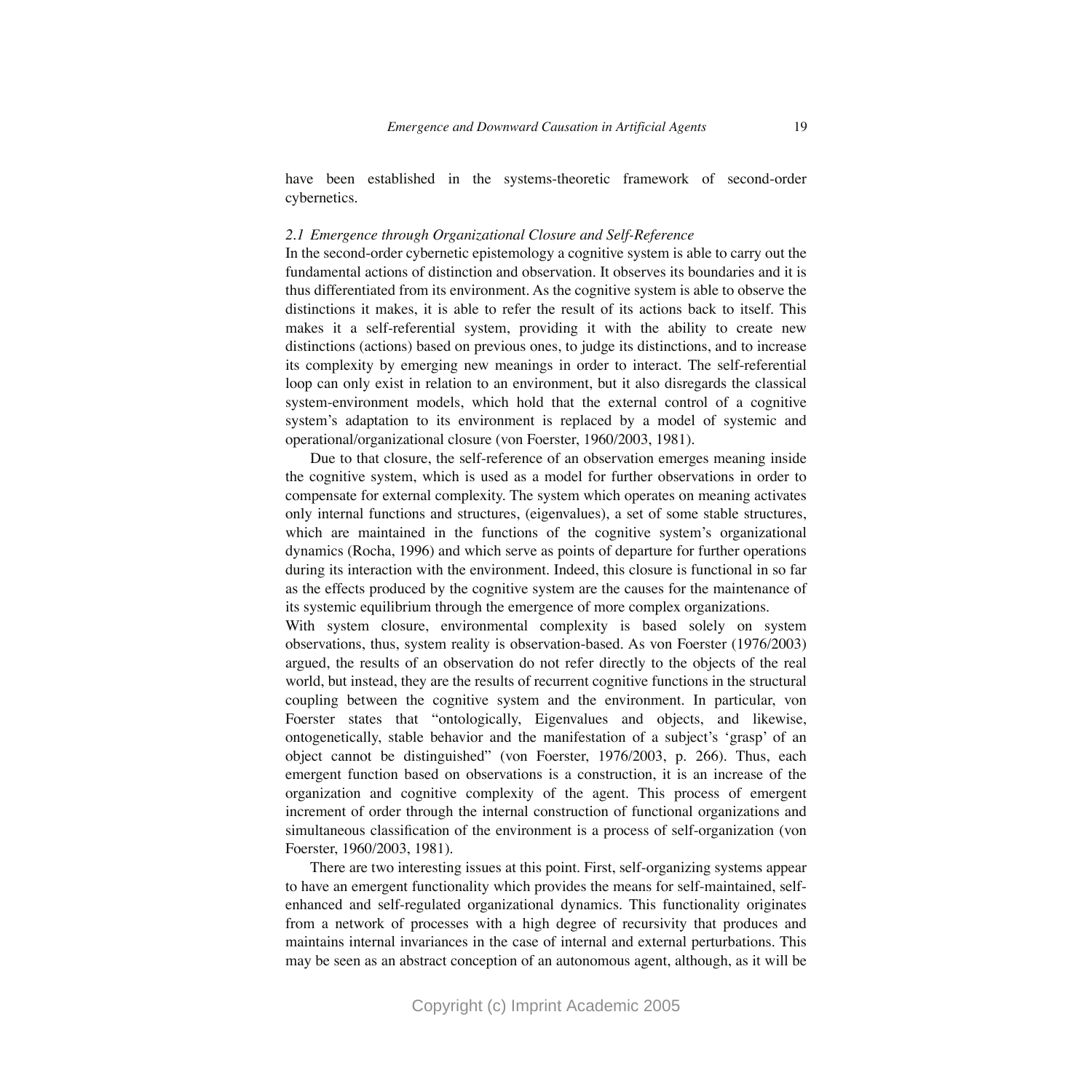shown below, it is not (see Fig. 2), but nevertheless, it appears to be a model close enough to many realizations in different biological scales and domains. As such, in the second-order cybernetic framework of autopoiesis (Maturana & Varela, 1980), life is defined as this special kind of basic autonomy (Varela, 1979; Varela & Bourgine, 1992). Actually, Varela says that:

Autonomous systems are mechanistic (dynamic) systems defined as a unity by their organization. We shall say that autonomous systems are organizationally closed. That is, their organization is characterized by processes such that (1) the processes are related as a network, so that they recursively depend on each other in the generation and realization of the processes themselves, and (2) they constitute the system as a unity recognizable in the space (domain) in which the processes exist. (Varela, 1979, p. 55)

The basis of Varela's conception of autonomy is its active role in the contribution of the self-maintenance of the autopoietic system and especially in the production of its active components, but also in the effective alteration of its boundary conditions in order for the system to be able to maintain its necessary variables in a homeostatic way. What is emphasized in autopoiesis and in self-organization, in general, is the systemic and emergent nature of the whole organism as an autonomous agent. The functionality of the processes of such an autonomous system, as it is described by the two characteristic features in Varela's quotation, can be mapped to an organizational code which executes three functions/operations: a selection of the structural components of the system; their interrelation/correlation in order to emerge a functional whole; and a continuous self-referential control/steering in order to make sure that the respective selection and interrelation are fulfilling the goals of the system.

This code belongs to the designer of the autonomous system, and for the moment, that which primarily distinguishes between a self-organizing and an artificial system is that in the former case the goal comes from within the system, that is the system designs itself and for itself (Arnellos, Spyrou, & Darzentas, 2007a), while in the latter case, the goal comes from an external designer. For the moment, we are not going to comment in the respective difference. What is really important is that a certain kind of functionality emerges out of the code's selection and interrelation processes and it emerges in such a way, that one is justified to say that it is the new functional organization that establishes the autonomy of the system (no. 2 in Varela's quotation), but it is also responsible for its maintenance, as it is the code which continuously selects and interrelates the emergent processes with a focus on the goal of their regeneration and realization (downward causation), that is, with a focus on its selfmaintenance (no. 1 in Varela's quotation). It appears that for Varela, from an epistemological perspective, autonomy is equivalent to the notion of selfreferentiality, which in turn, it is connected to the concept of organizational closure (Luisi, 2003). The basis of Varela's conception of autonomy is its active role in the contribution of the self-maintenance of the autopoietic system and especially in the production of its active components, but also in the effective alteration of its boundary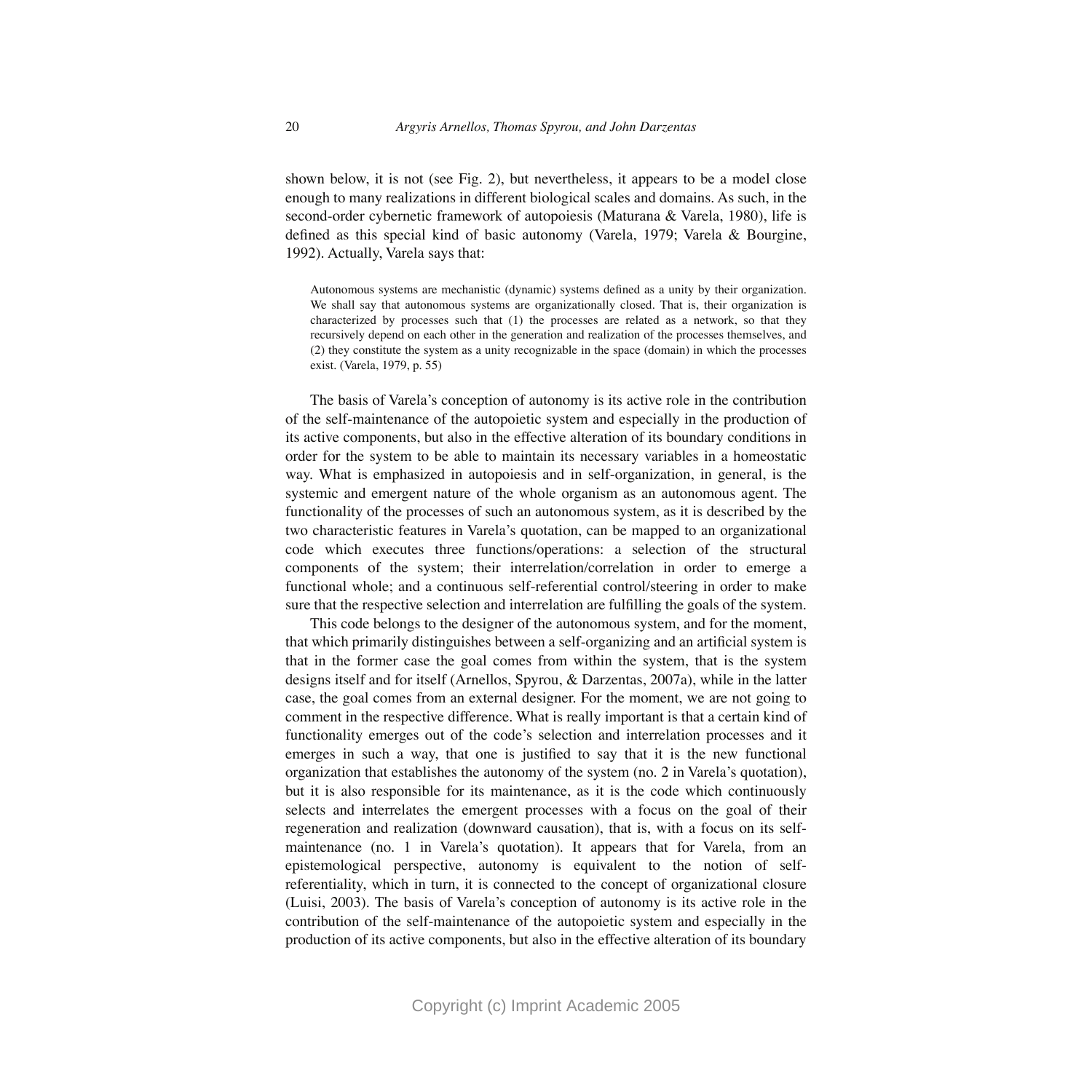conditions in order for the system to be able to maintain its necessary variables in a homeostatic way.

On the same track, cognitive behavior is the result of a higher level of autonomy, where the neural system creates invariant patterns of sensorimotor correspondences in order to determine the behavior of the living system as a unit that exists and acts in space. Specifically, von Foerster, in his really enlightening attempt to describe the selfreferential nature of the nervous system, he makes a model of it as a matrix (Fig. 2) in which the squares are nervous cells and in between them are the synaptic gaps, which can be filled with transmitters and says that:

The black squares labelled N represent bundles of neurons that synapse with neurons of other bundles over the (synaptic) gaps indicated by the spaces between squares. The sensory surface (SS) of the organism is to the left, its motor surface (MS) to the right, and the neuropituitary (NP), the strongly innervated master gland that regulates the entire endocrinal system, is the stippled lower boundary of the array of squares. Nerve impulses travelling horizontally (from left to right) ultimately act on the motor surface (MS) whose changes (movements) are immediately sensed by the sensory surface (SS), as suggested by the "external" pathway following the arrows. Impulses travelling vertically (from top to bottom) stimulate the neuropituitary (NP), whose activity release steroids into the synaptic gaps, as suggested by the wiggly terminations of the lines following the arrow, and thus modify the modus operandi of all synaptic junctures, hence, the modus operandi of the system as a whole. Note the double closure of the system that now recursively operates not only on what it "sees", but on its operators as well. (von Foerster, 1988/2003, p. 225)



Fig. 2. Double closure of the senso-motoric and inner-secretoric-neuronal circuits

Copyright (c) Imprint Academic 2005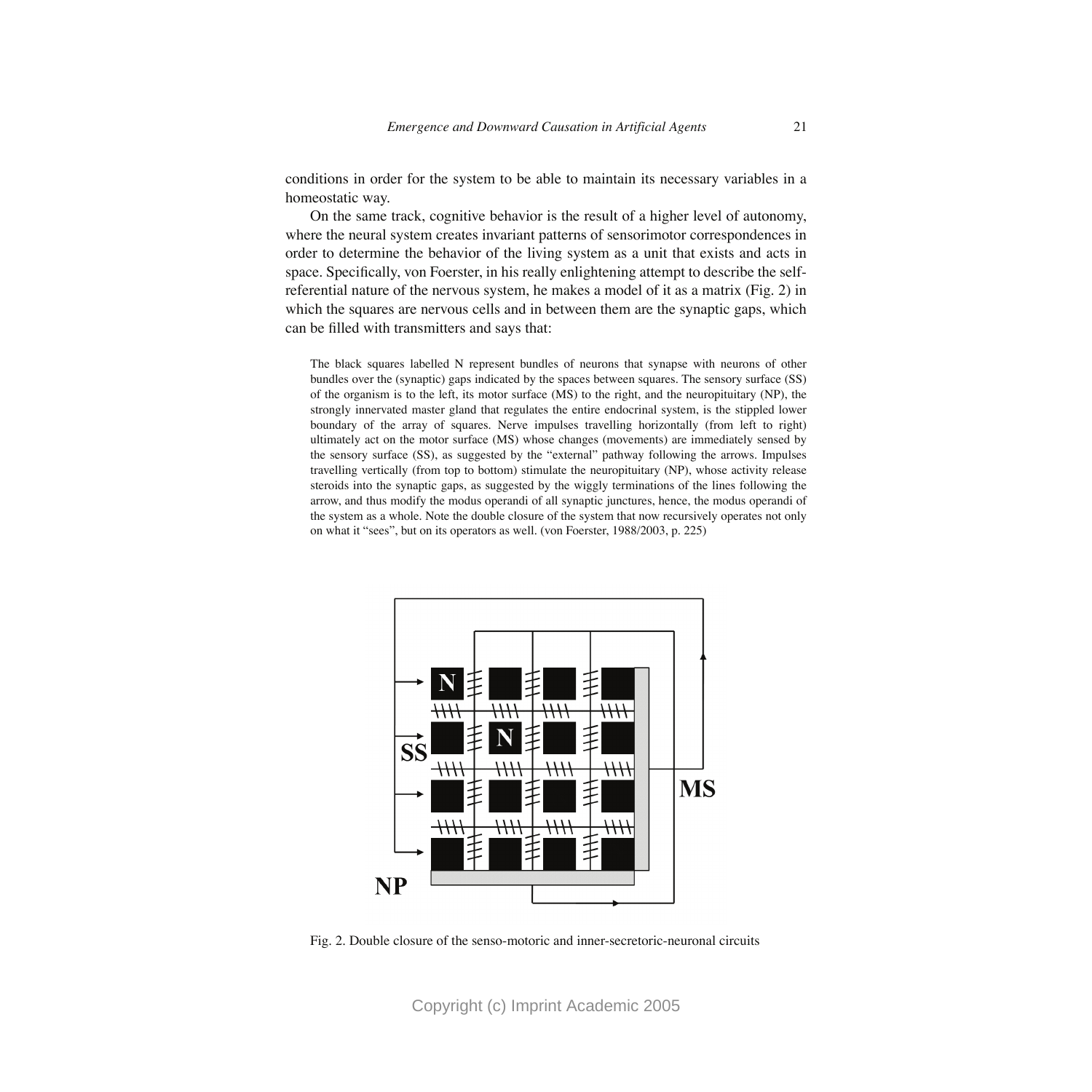He then continues by arguing that this double closure between these two non-trivial machines are making computations which are subject to a non-trivial constraint, which is postulated as cognitive homeostasis, namely that "The nervous system is organized (or organizes itself) so that it computes a stable reality" (von Foerster, 1988/ 2003, p. 225).

Again, instances of emergence and downward causation are present in this organization, based on which, the autonomous system is able to perceive and act in its environment by internally creating meaningful information about its external environment. Specifically, a new functional meaning (modus operandi) emerges out of the self-organizing activity of the sensorimotor system with the activity of the neurohypophysis that produces steroids and releases them in the synaptic gaps. This emergent functionality forms the neural system as a whole, through which the agent interacts with the world and then immediately feeds back into it the respective environmental changes, which, through the receptors, return to the motor system, and in turn, regulate its self-organization (downward causation).

Another important issue that should be noticed is that in the second-order cybernetic framework a certain kind of autonomy is established, where the cognitive capacities are directly related with the capacity of the system to be alive. Particularly, in this perspective of agency, intentionality and especially, the endogenous production of purpose are located at the level of the origin of life and of biological functionality. Therefore, this inclination of a self-organizing cognitive system to maintain its own self-organization constitutes the core of its intentional and purposeful (goal-oriented) interaction with the environment. This is another characteristic of autonomous selforganizing and autopoietic agents, which distinguishes them from artificial agents (see section 3).

The analysis of the functional formation of the main concepts related to autonomous agents, presented so far, could also be used as a basis for judging the autonomy of artificial agents. However, the respective description is not adequately naturalized (Arnellos, Spyrou, & Darzentas, in press). Although we managed to ground autonomous agency on the functionality of the self-organizing system and to introduce some requirements for it, this is not as far as we may go in terms of naturalization and hence, this will not be the most appropriate theoretical ground based on which we will be able to judge for their autonomy, and most importantly, to advise their design. Therefore, we continue our analysis with the relevant, to our problem, notion of cohesion.

## *2.2 Emergence of Cohesion via Process Closure*

In section 2.1 it was argued that what defines an autonomous system is a global network of relations that establishes some self-maintained dynamics, where action and constitution are identical properties of the system itself. Practically, this means that the activity of the system is constituted of the constant regeneration of all the processes and of the components that constitute the system as an emergent functional whole. It is due to self-reference that the organizationally closed nature of such an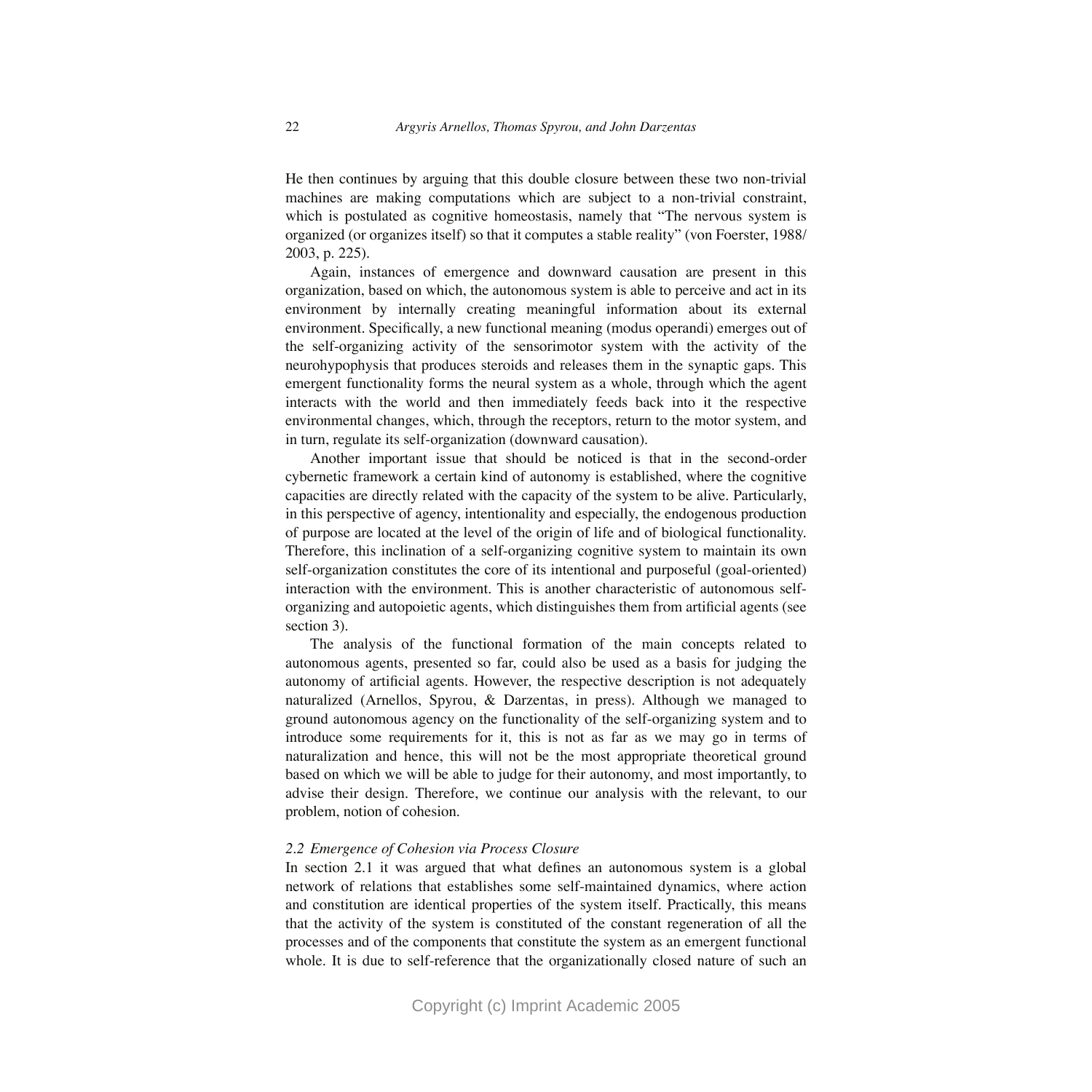autonomous system is not considered as circular. Actually, the internal productive interrelations acquire a cohesive functional meaning in a collective way, since they contribute to the overall maintenance of the system. In the respective organization the whole and the parts are correlated to each other in a highly dynamic and reciprocal way. This systemic pattern of organizational (functional) dynamics is observed in every self-organizing system. Collier (1988) and Collier and Muller (1998) have called this pattern of organizational dynamics as cohesion, which is an inclusive capacity of an autonomous system and it indicates the existence of causal interactions among the components of the system in which certain capacities emerge and hence, the respective components are constituents for the system itself. Cohesion is not an epiphenomenal property, but on the contrary, it is exactly the emergence of this functional cohesion that avoids meaningless circularity and as such, the organization of the respective autonomous systems disregards the classical mechanistic opposition between the constituent parts and the global properties of the system itself.

Cohesion is an emergent property and as such, it can only be explained with respect to the causal roles that the constituent components and the relations among them acquire in the dynamic organization of the system.

Cohesive systems exhibit different kinds of correlations between different processes with respect to the degree (or the type) of cohesion that they exhibit. Systems with very strong and highly local bonds exhibit a powerful cohesion, which does not necessarily provide them with genuine autonomy and agency. Nevertheless, in the level of autopoiesis, or in what Ruiz-Mirazo  $\&$  Moreno (2000) call the level of metabolic agency, the respective cohesion emerges in systems that are thermodynamically open and function in far-from-equilibrium conditions (Collier & Hooker, 1999). Such systems exhibit a kind of long-range correlations between different processes (certainly longer than the correlations that one can meet in a rock or in a self-organized crystal). As Collier (2007) has stressed, since there is an internal need for the coordination of the processes in order for them to achieve viability (selfmaintenance), one should expect to find in such an autonomous system a holistic organization in which organizationally/operationally open aspects of lower level are closed at higher organizational levels. As it has already been argued, this is a highly constructive type of autonomy and it requires what Collier (1999) suggests as process closure (in accordance with organizational/operational closure), in order to mention the fact that in such autonomous systems there are some internal constraints controlling the internal flow of matter and energy, and by doing so, the whole system acquires the capacity to carry out the respective processes, since these processes will contribute to its self-maintenance.

Furthermore, and as it appears from Varela's quotation, the nature of the emergent process closure implies that all the interactive alternatives of the cognitive system are internally generated and their selection is an entirely internal process. Therefore, such autonomous systems must construct their reality by using internally available structures. Their functionality is entirely dependent on its structural components and their interrelationships that establish the respective dynamics. Hence, the functionality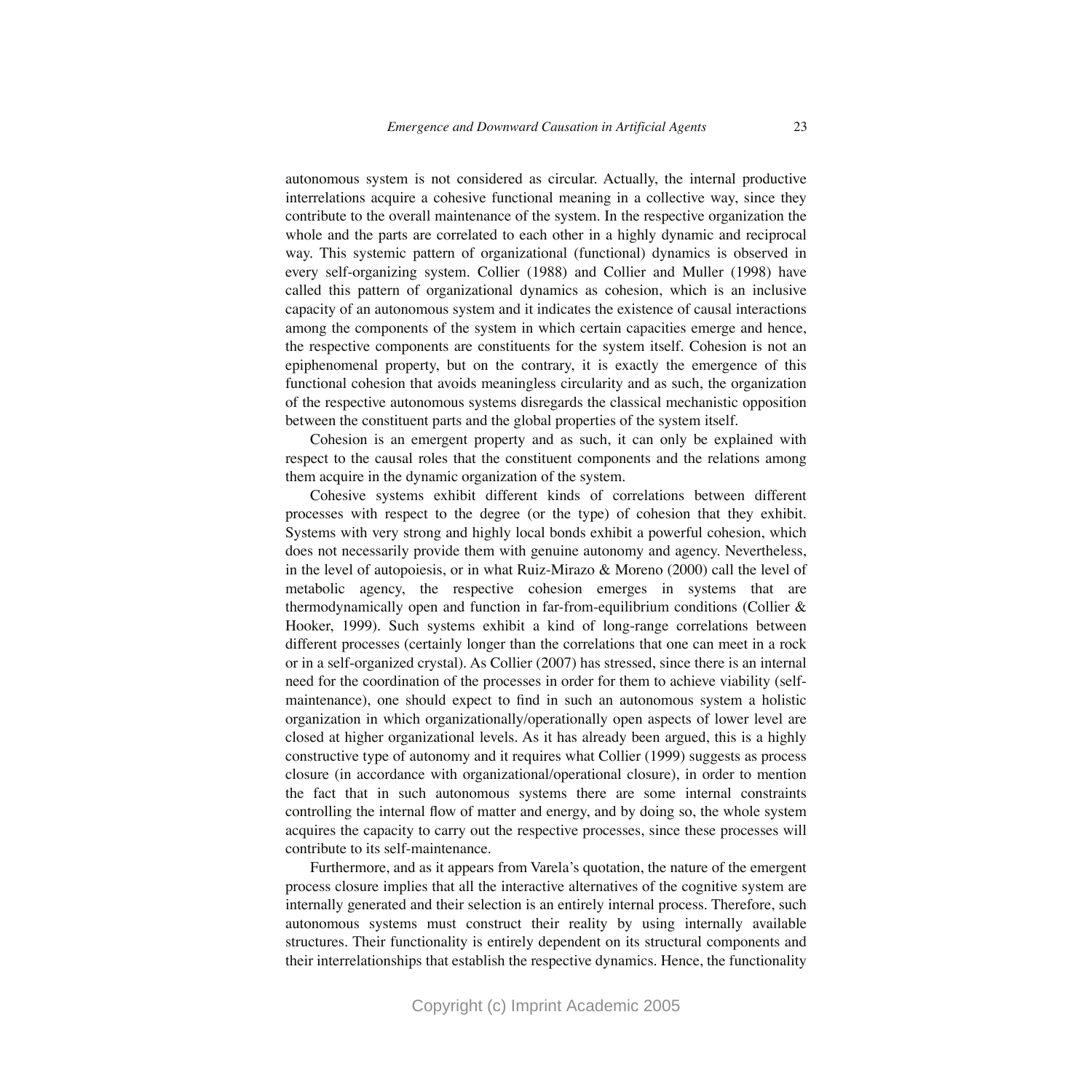of the cognitive system is immediately related to the maintenance of its systemic cohesion and consequently of its self-organizational dynamics. At this point, one should notice the interesting relation between second-order cybernetic systems, or systems that emerge functional cohesion mainly through process closure, with von Uexküll's theories about the functionality of living systems (von Uexküll, 1982). For von Uexküll, living organisms contain a functional rule or a building plan (i.e. an organizational code), which has an inherent meaning quality and thus, living systems are acting plans (i.e. they design themselves and for themselves, see also Arnellos, Spyrou, & Darzentas, 2007a), in contrast to machines that act according to the plans of their designers. This capacity makes them autonomous systems, such as the autopoietic systems, in contrast to machines, which are allopoietic systems.

What is really important regarding this type of emergent coherence is that since, in the more general second-order cybernetic framework of autopoiesis, functional closure enables the recursively interdependent generation and realization of the involved processes themselves, what really emerges is a distinct autonomous agent with a simultaneously configured world of perception and action. This is exactly what von Uexküll calls the coming together of the organism's components to form a coherent whole, which acts as a subject. This is the reason for arguing that this emergent coherence forms a system whose cognitive capacities are directly related with the capacity of the system to be alive. The emergent coherence is a result of a functional embedding, and it provides such autonomous systems with a certain kind of embodiment, which make the study of their behavior irreducible to physics and chemistry. For von Uexküll, this kind of embodiment emerges the Umwelt (i.e. the subjective world) of the autonomous agent.

In the autonomous systems described so far, perception and action are so closely related to the self-constructive and self-maintaining dynamics of the system. As a result, any downward causation, as the constraining of the function of the system's parts from the whole, will also acquire very fast and local characteristics in order to be able to be synchronized with the next step of the functional emergence, since the fundamental purpose of such systems is to maintain themselves. This is a kind of strong downward causation that comes in a greater degree from the higher levels of the system than from the environment.

Nevertheless, rocks and crystals show great degrees of cohesion with the respective emergent and downward constraining characteristics, but they are not exhibiting any significant intentionality, let alone experiencing any Umwelt, and as such, they cannot be considered as genuine agents. Agency do comes in a lot of degrees and different levels in nature (Arnellos, Spyrou, & Darzentas, in press), but almost everybody would agree that living systems are quite different from rocks. The main difference lies in the fact that genuine autonomous systems, such as living systems, exhibit a high degree of disentanglement from the environment, not in terms of their interactive processes, but, in terms of their ability to adapt in different environmental perturbations. On the contrary, systems merely exhibiting cohesion via process closure emerge a functional organization that is too tight with their

Copyright (c) Imprint Academic 2005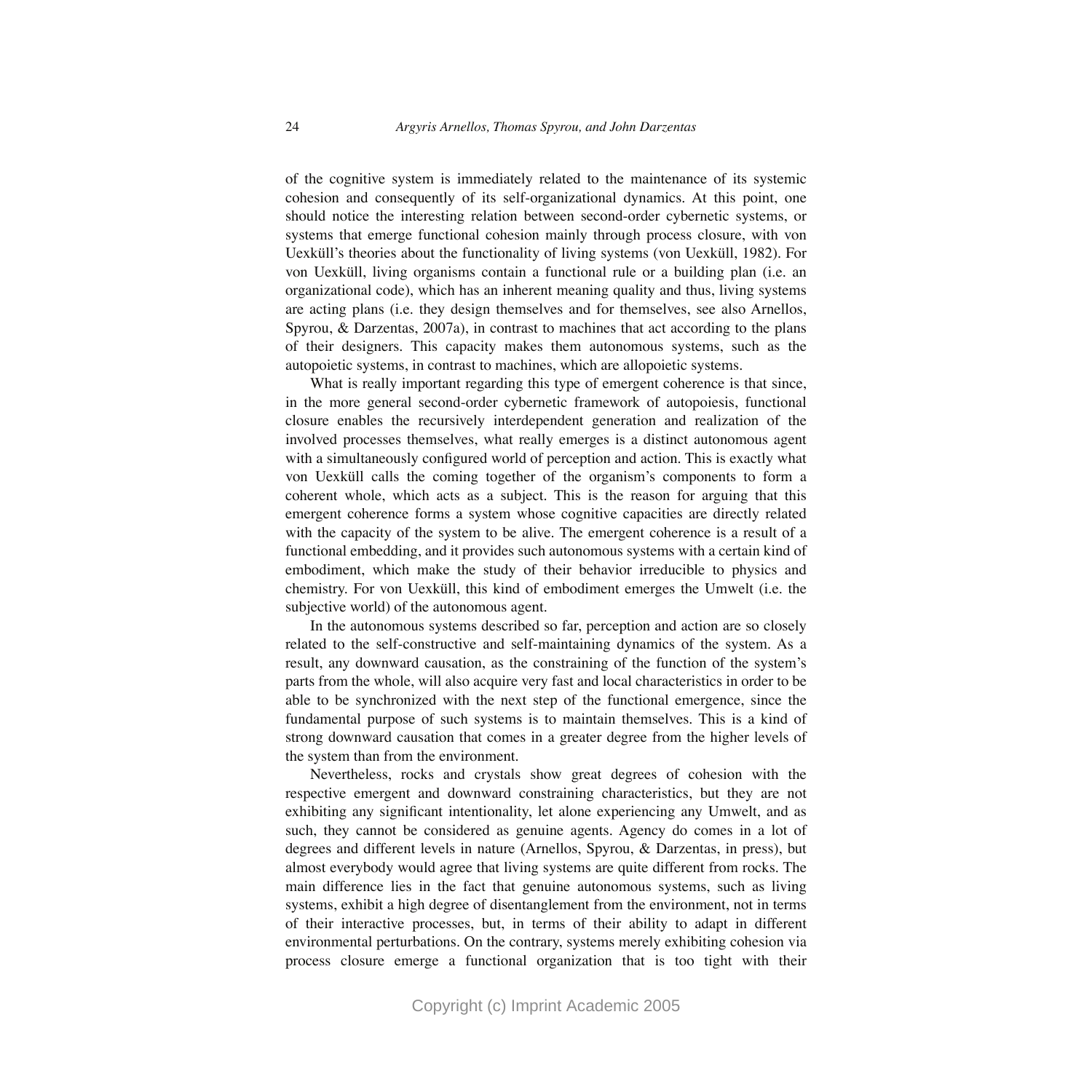environments, but with minimal interactive characteristics, and as such, they cannot evolve beyond a certain threshold. Hence, such systems are at the threshold of autonomy exhibiting, at most, a reactive type of agency.

It will then be safe to argue that cohesion via process closure is a necessary but not a sufficient condition for genuine autonomy and agency. Again, there are enough tools to judge and criticize the autonomy of contemporary artificial agents, but there are also some other important issues that should be considered in order to better to advise their design. Particularly, genuinely autonomous agency is open-ended and emerges out of intentional and mostly ill-defined goals and purposes of the respective systems (Arnellos, Spyrou, & Darzentas, 2007b). Therefore, agency cannot be solely a matter of internal constructive processes and process closure. The need for open-endedness calls for interaction of the autonomous agent with the environment, while, the functional aspects of such an embodiment and its anticipatory content calls for advanced and efficient mechanisms of controlling and managing these interactions.

#### *2.3 Emergence of Normative Functionality*

As it was described in 2.2, and due to the organization code – the functional rule, or the building plan of the system – a qualitative and quantitative imbalance emerges that indicates an asymmetry between the system and its environment. Specifically, in the self-organizing systems described so far, this asymmetry is created and maintained by the functionality of the system through the establishment of internal constructive relations that differentiate the system from its environment organizationally, and further, specify its autonomy and its identity. Hoffmeyer (1998) strongly argues that the secret of life and the development of agency are constructed upon this fundamental asymmetry. From a biological point of view, Hoffmeyer (1998), and others (see e.g. Ruiz-Mirazo & Moreno, 2000, 2004) suggest that this asymmetry is produced via a semi-permeable membrane. This membrane plays the role of dynamic boundaries, which has a functional basis of a chemical nature as they are the result of a productive organization and of the activity of the self-regulating and self-modifying processes of their systems.

This self-regulation aims in the maintenance of the system. The autopoietic model exemplifies this active relation between the boundary and the recursive production processes of the system's constitutive components, but with an emphasis in the absoluteness of the control and constrain of the flows of energy and matter in the system from the environment (Collier, 2004b). As also suggested by Hoffmeyer, this relation is a relation of regulation, hence, it cannot be an absolute one. Although the material basis of the complex boundary that supports the asymmetry is crucial for the functional emergence of such a boundary, for the moment, let's stay with the logical implications of such an asymmetry.

Bickhard (1993, 2000) exemplifies the implications of this asymmetry by postulating a recursive self-maintenant system, which is a self-organizing system that has more than one means at its disposal in order to maintain its ability of being selfmaintenant in various environmental conditions. This is a self-organizing system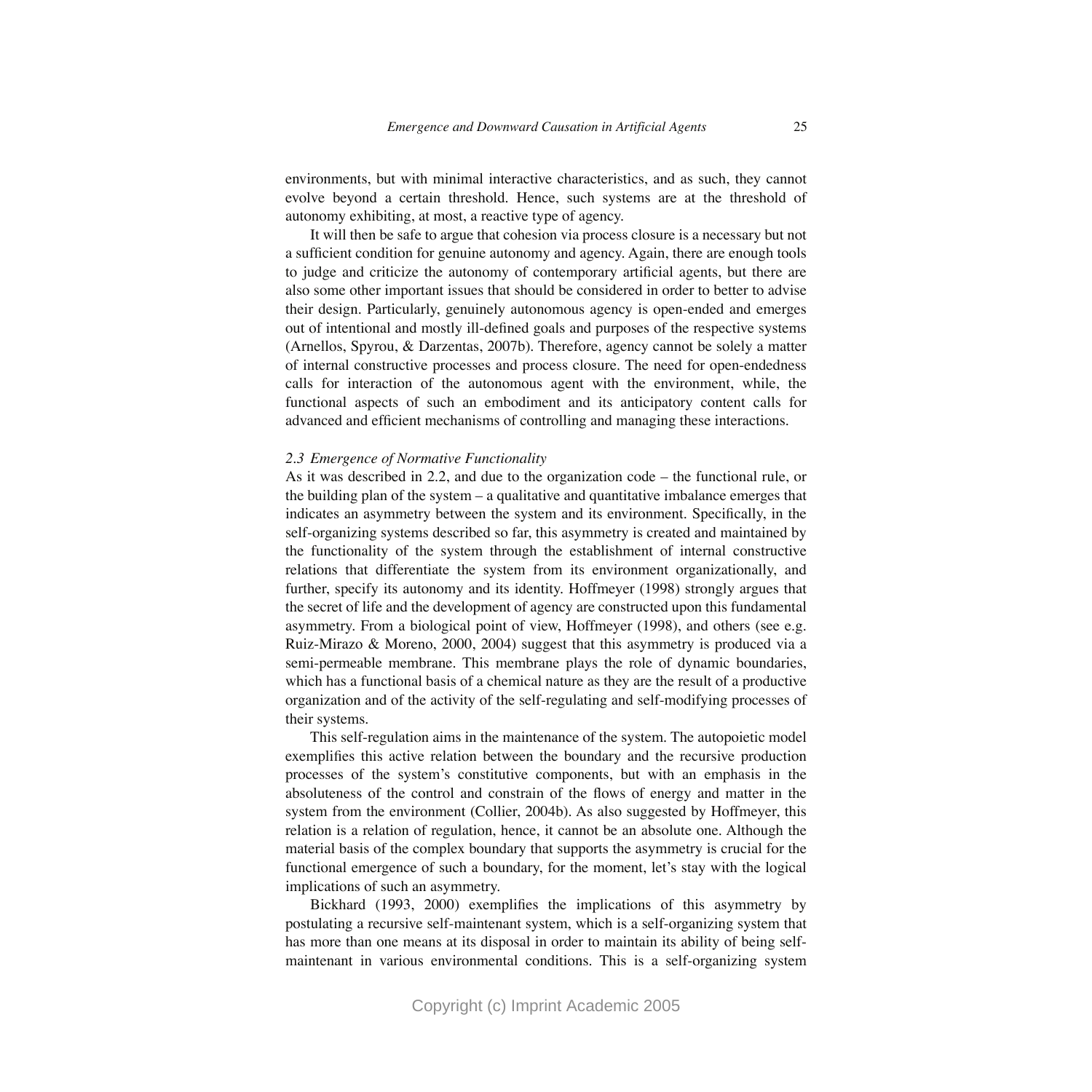which functions far-from the thermodynamic equilibrium by continuously interacting with the environment, from where it finds the appropriate conditions for the success of its functional processes. Far from equilibrium processes cannot be kept in isolation, as they will run out of their dynamic functional stability. Consequently, the interactive opening of the system to the environment is considered as the most important point in its evolution towards genuine autonomy and agency, as it first of all enhances the stability of the system and its ability to maintain its maintenance. Specifically, the interactions in which an autonomous agent engages will be functional and dysfunctional (Moreno & Barandiaran, 2004). The former corresponds to the interactions which are integrated in the functional organization of the agent and in this way they contribute to its self-maintenance. The latter corresponds to the interactions that cannot be properly integrated in the functional organization and hence, they do not contribute or/and disturb the self-maintenance of the system.

Therefore, the primary goal of such a self-organizing system is to maintain its autonomy in the course of interactions. Since it is a self-organizing system, its embodiment is of a kind that its functionality is immediately related to its autonomy, through the fact that its apparent inclination to maintain its autonomy, in terms of its self-maintenance (its purpose), constitutes the intentionality of its actions and hence, of its interaction with the environment. As such, autonomous systems do not only exhibit process closure, but also interaction closure (Collier, 1999, 2000, 2007), a situation where the internal outcomes of the interactions of the autonomous system with its environment contributes to the maintenance of the functional (constructive/ interactive) processes of the system that are responsible for these specific interactions. It is cohesion via process and interaction closure that distinguishes truly autonomous systems from other kind of cohesive systems. In this case, an autonomous system is not only able to maintain itself, but it can also meaningfully alter its internal functionality in order to adapt to complex and changing conditions around the environment. This capacity for meaningful critique regarding the functional and the dysfunctional with respect to the maintenance of the system is a normative one. Selfmaintenant systems that exhibit normative functionality are truly autonomous systems and they present genuine agency (for more details on normativity and agency see Moreno & Barandiaran, 2004; Bickhard, 2005; Arnellos, Spyrou, & Darzentas, in press).

In this way, the overall functional closure (process and interaction closure) of an agent is guided by its autonomy, in the sense of the former contributing for the maintenance of the latter, while its intentionality derives from this specific normative functionality, as the latter is being directed towards the primary purpose of maintaining the self-maintenance. This cohesive combination of process and interaction closure is responsible for the emergence of functional norms within the autonomous system and for the autonomous system itself. Emmeche (2000), being on the same track, says that "the notion of function in biology is the teleological notion of 'a part existing for the good of the whole,' or 'having the purpose of' doing something in relation to the whole." (Emmeche, 2000, p. 194). As such, he also adopts the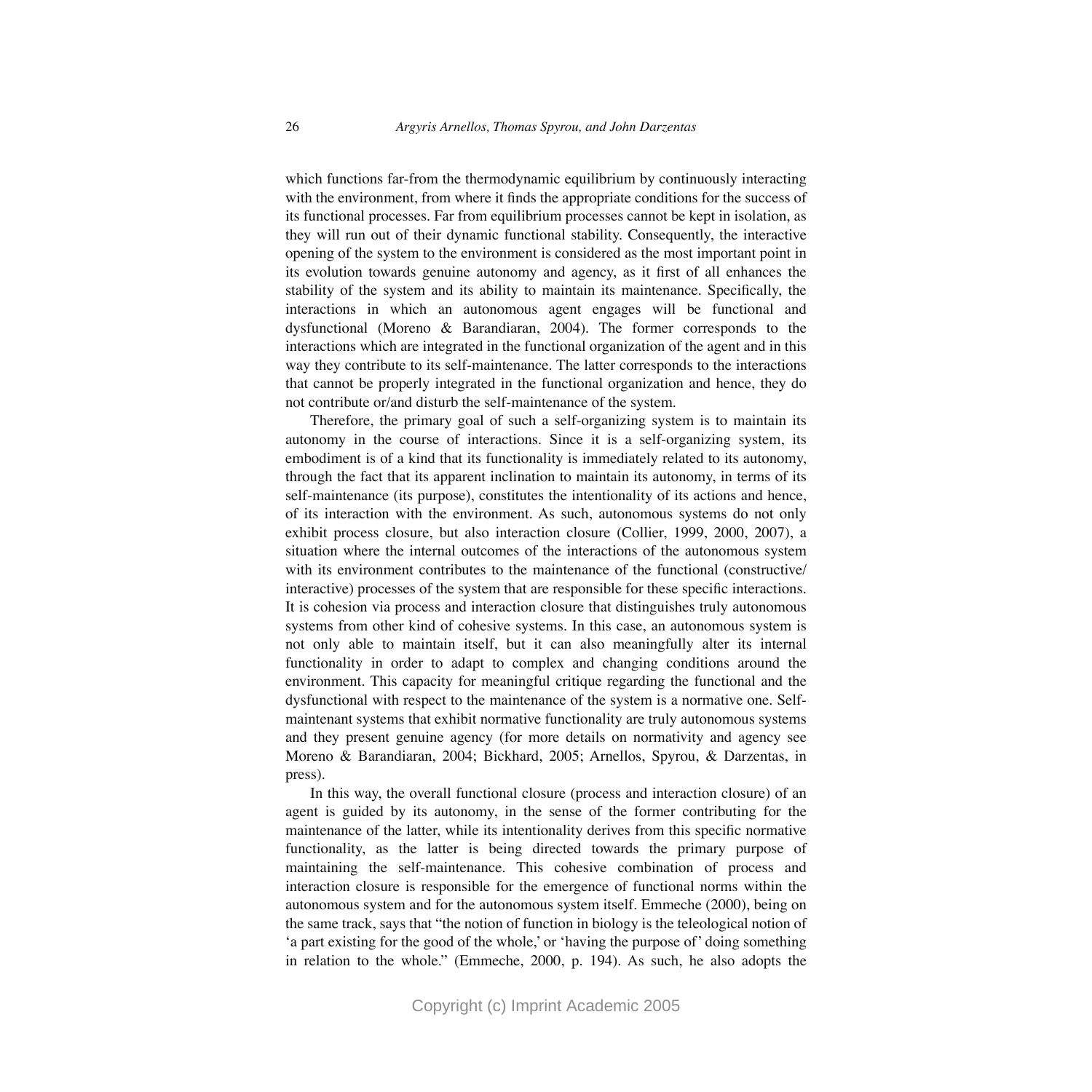normative perspective of emergent functionality, while he also suggests that functionality is only possible under a closure of operations, but as the capacity for interaction closure suggests, he also argues in favor of an only partial and relatively open functional closure. Specifically, Emmeche says that:

Only when the causal chain from one part to the next closes or feeds back in a closed loop -- at once a feed-back on the level of parts and an emergent function defined (as mentioned) as a part-whole relation -- can we talk about a genuine function. In other words: It is because function is the function of a part that works effectively to produce (part-part efficient causation) influences on other parts within the same whole (the same form, the organism's) -- where each part is constrained by the same whole (formal causation) -- the total of parts interacting under these constraints in a coherent emergent pattern *is* the whole organism, whose maintenance (final causation) as form is the goal of each part. Here, final causation -- i.e., the dual process of *downward* constraints (formal cause) on the behavior of the parts and the *emergent* pattern of the parts forming a functioning organism (final causation), which is made of parts (material causation) -- is the causation of a physical part within a biological whole being committed to a specific role in the internal organization of that whole, thus the internal ascription (*de re*) of a role to the part is the emergence of that part's function. (Emmeche, 2000, p. 195)

What Emmeche tries to indicate is that a certain part or process of a system serves a function as far as it, first of all, contributes to the maintenance of this system and the role of this part or process is emergent in the internal organization of the respective whole, while this whole is downwardly constraining the emergent pattern/form of this part or process. Hence, normative functions emerge as a contribution for the autonomy of the agent, and with the goal of satisfying the respective functional norms.

What is still missing is meaning, on the basis of which the cognitive system decides which of the available functional processes should make use of, in order to successfully interact with a specific environment, that is, in order to fulfill its goal, that is, to satisfy its functional norms. In this case, an autonomous system uses its anticipations with the respective representational content (meaning). But, where exactly is this content to be found?

#### *2.4 Anticipations and the Emergence of Representational Content*

Bickhard argues that such an autonomous system should have a way of differentiating the environments with which it interacts, and a switching mechanism to choose among the appropriate internal functional processes that it will use in the interaction. The differentiations are implicitly and interactively defined, as the internal outcomes of the interaction, which in turn depends on the functional organization of the participating subsystems and of the environment. These differentiations create an epistemic contact with the environment, but they do not carry, in any way, any representational content. However, they are indications of the interactive potentiality of the functional processes of the autonomous system itself. As such, these differentiations functionally indicate that some type of interaction is available in the specific environment and hence, implicitly predicate that the environment exhibits the appropriate conditions for the success of the indicated interaction.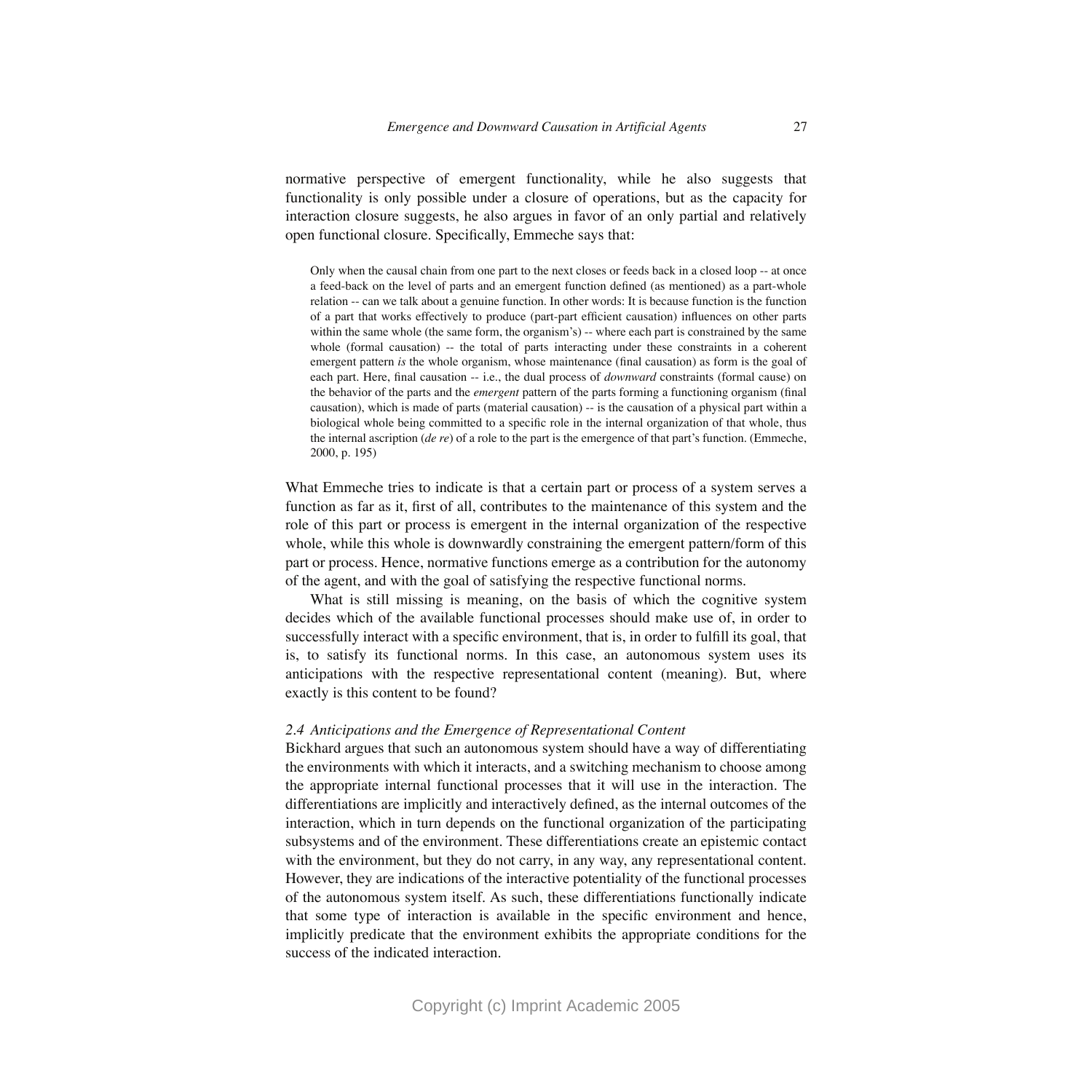In this model (Bickhard, 1993, 2000), such differentiated indications constitute emergent representations. The conditions of the environment that are functionally and implicitly predicated by the differentiation, as well as, the internal conditions of the autonomous cognitive system (i.e. other functional processes or conditions), that are supposed to be supporting the selected type of interaction, constitute the dynamic presuppositions of the functional processes that will guide the interaction. These presuppositions constitute the representational content of the autonomous cognitive system regarding the differentiated environment. This content emerges in the interaction of the system with the environment. What remains to be shown is how this representational content is related to the anticipations of an autonomous system.

Anticipation relates the present action of an agent with its future state. An anticipatory system has the ability to organize its functional state, in such a way that its current behavior will provide the ability to successfully interact with its environment in the future. An anticipatory system needs to be able to take into consideration the possible results of its actions in advance (that is, prior to its action and as such, purely reactive systems are not capable of anticipative functionality), hence, anticipation is immediately related to the meaning of the representations of the autonomous cognitive system (Collier, 1999). In this way, anticipation is one of the most characteristic aspects of autonomous systems due to their need to shape their dynamic interaction with the environment so as to achieve future outcomes (goals of the system) that will enhance their autonomy. In the context of the autonomous systems discussed so far, these future outcomes should satisfy the demand for process and interaction closure of the system and in general, for system's normative functionality.

Normative functionality is evaluated on the basis of the functional outcomes of the autonomous system, therefore, anticipation is immediately related to functionality (Collier, 2007). Even the simplest function requires anticipation in order to be effective. As mentioned before, anticipation is goal-directed. As a matter of fact, anticipation almost always requires functionality, which is, by default, a goal-oriented process. In this perspective, anticipation guides the functionality of the system through its representational content. In the model of the emergence of representations in the special case of an autonomous agent presented above, the representational content emerges in system's anticipation of interactive capabilities (Bickhard, 2001). In other words, the interactive capabilities are constituted as anticipation and it is this anticipation that could be inappropriate and this is detectable by the system itself, since such anticipation is embedded in the functional context of a goal-directed system (the emergent normativity).

These anticipations are guiding the interpretive interactions of an autonomous agent, that is, the recursive regulatory relations between itself and its environment. In case these interactions contribute to the agent's self-maintenance, its capability for interactive anticipation progressively increases and as such its intentional capacity increases too (Christensen & Hooker, 2002; Arnellos, Spyrou, & Darzentas, 2007b, in press).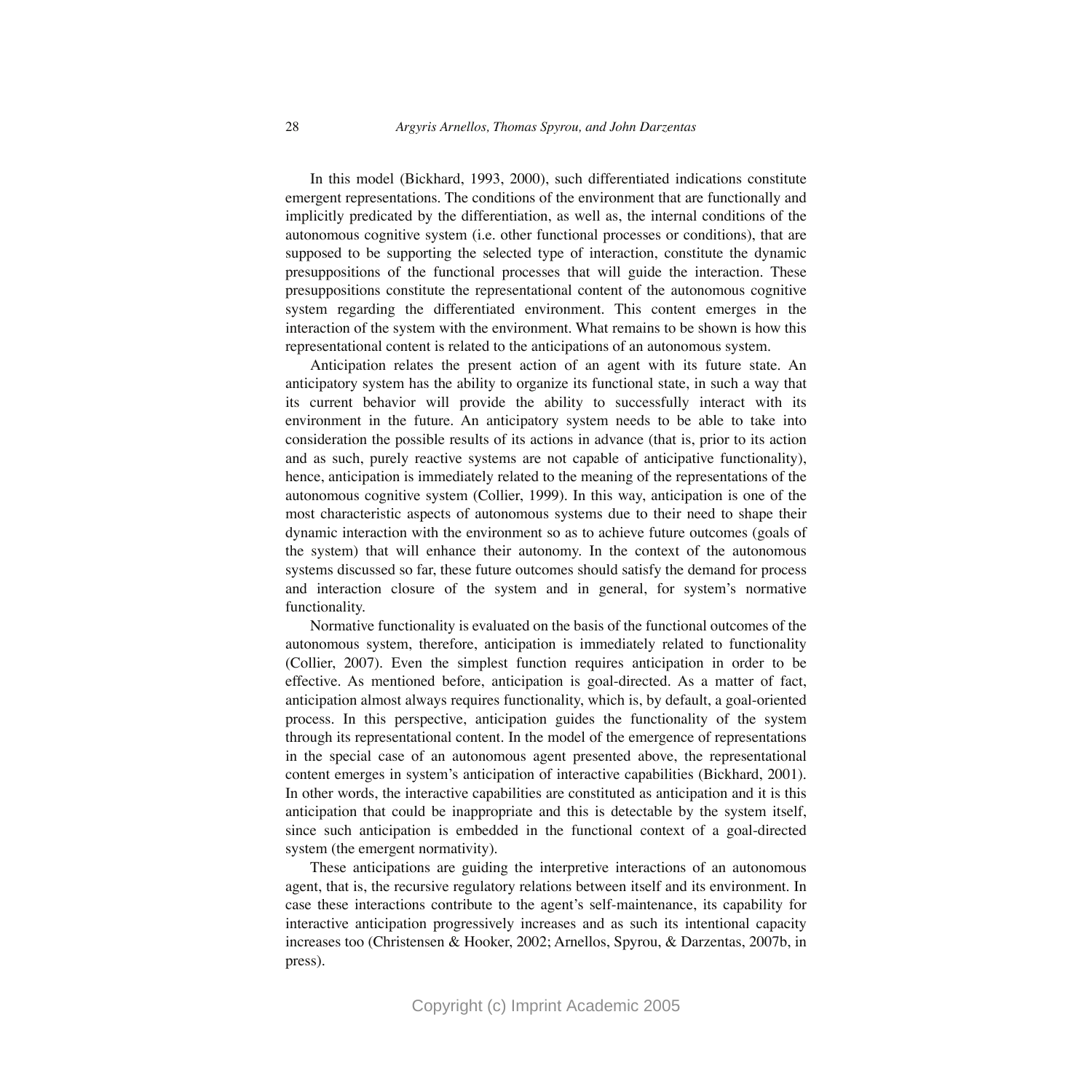So far, an analysis of the functional emergence of the fundamental properties of an autonomous agent has been provided. In the next section, this analysis will be used as a theoretical ground for the evaluation of the autonomy of contemporary artificial agents. The point of reference for this evaluation will be the symbol-grounding problem, which as it will be shown below, it is directly related to the emergence of functionality in an autonomous system.

#### **3 How Autonomous is an Artificial Agent?**

*3.1 The Symbol-Grounding Problem as an Implication of non-Emergent Functionality* Almost every attempt to build an artificial agent begins by trying to connect the internal world of an agent with its external environment. Most times this connection is being made through the use of symbols, where each one of them has a meaning related to a state of affairs in the external environment. These symbols are playing the role of representations connected with the action modules of the artificial system (i.e. software, hardware or any degree of their combination). The processing of these symbols results in new meanings which guide the action of the system towards its environment. The disembodied nature of these symbolic systems results in the formulation of representations with no connection or/and correlation with the structure and the functionality of the system. This is the essence of the symbolgrounding problem, which comes as a set of problems posed by (Harnad, 1990), who founded his attack on Searle's Chinese Room Argument (Searle, 1980).

Harnad's argument was that an artificial agent does not have access to the meaning of the symbols it manipulates, but, the observer ascribes meaning in its actions. This is like somebody is trying to learn Chinese from a Chinese to Chinese dictionary. He will be able to reply to a Chinese question with a Chinese answer (provided that this is a super-efficient dictionary), but he will never be able to grasp the meaning of Chinese words. In other words, how can syntax ever acquire a semantic content? Therefore, based on the direct analogy, Harnad argues that computers and the respective agents will never be able to grasp the meaning of the symbols they manipulate, and as such, they will never be able to semantically connect these symbols with the respective state of affairs of the environment with which they interact. Artificial agents will never be able to develop the capacity for autonomy.

The source of the symbol-grounding problem is the grounding of meaning within the autonomous system itself. If we accept the analysis of section 2, then, intrinsic meaning requires intrinsic intentionality, which will provide the appropriate functionality for the emergence of meaning, that is, for the emergence of new types of functionality, which will result in new meanings, which will contribute to the autonomy of the system. Along the same lines, Collier (1999) suggests that the prerequisite for representational autonomy (which will immediately vanishes the symbol-grounding problem) is the emergence of functional autonomy from embodied intentionality. As it was argued in 2.4, the meaning of representations is directly related to the anticipations of the system. In case anticipations are not functional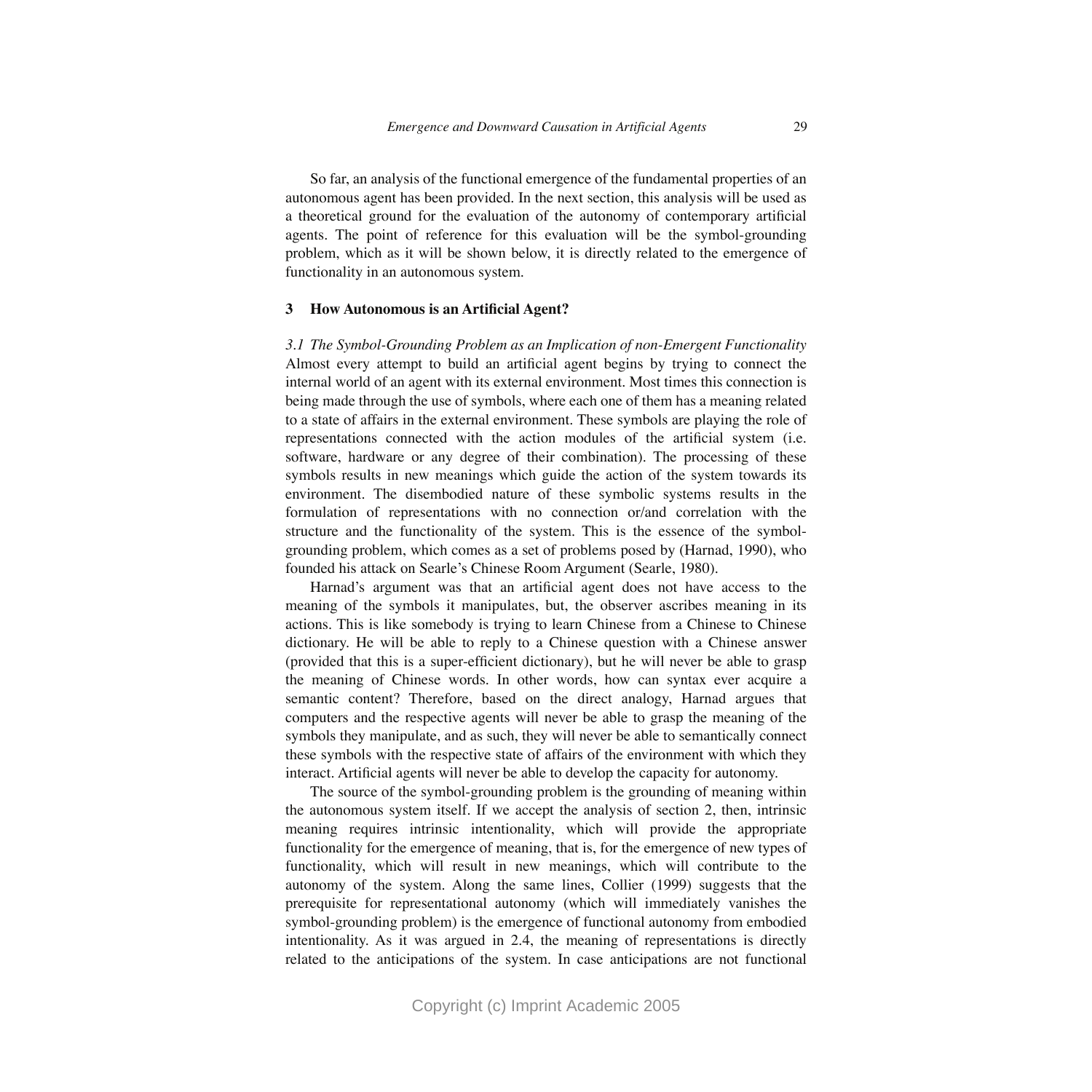emergents of the system, the latter will not be able to confront any environmental change beyond those for which it has been designed to. This is an artificial system with no inherent but with a derivative intentionality, and any such system functions in accordance to the anticipations of its designer, hence, it is design limited. Moreover, such artificial systems cannot alter or enhance their anticipations on their own in order to achieve greater flexibility for their interaction with the environment.

As it has already been shown, these problems will prevent anyone from calling the respective artificial systems as autonomous agents. However, as it was mentioned in the beginning of section 2, almost all the design results of the disciplines of the new AI and of robotics are called as autonomous agents. This is, primarily, because most of the researchers consider symbol-grounding as a problem concerning only the computational framework of cognition (see e.g., Fodor, 1990) and its cornerstone, the physical symbol systems hypothesis (Newell, 1980). Additionally, there is a huge amount of research trying to analyze or/and solve the symbol-grounding problem (see e.g., Chalmers, 1992; Ziemke, 1999; Coradeschi & Saffioti, 2003), and a lot of researchers arguing in favor of it having been solved (for a different kind of analysis regarding the efficiency of several proposed architectures for solving the symbolgrounding problem, see Taddeo & Floridi, 2005). In the next sections we will examine the main approaches in the solution of the symbol-grounding problem having as a basis the theoretical analysis of the functional emergence of a genuine autonomous agent that was presented in section 2.

#### *3.2 Emergence in Computational/Representational Agents*

## 3.2.1 Computationalism provides emergent correspondences

As a solution to the symbol-grounding problem, Harnad suggested a hybrid symbolic/ connectionistic system where symbolic representations are grounded in two types of non-symbolic representations: a. in the iconic representations, which are analog transformations of sensorial perceptions and b. in categorical representations, which take advantage of the sensorimotor invariants for the active transduction of sensorial perceptions to basic symbols (e.g. horse, stripes), from which more composite symbolic representations can be build (e.g. zebra = horse + stripes). In other words, categorical representations are the elements of a systematically combinatorial system. Harnad proposes the use of neural networks for the bottom-up transformation of the real world's objects to individual symbolic representations through the use of nonsymbolic representations (Harnad, 1990, 1993).

Harnad argues that the respective categorical representations result from keeping only the invariant properties of an iconic representation, so the cognitive agent will be able to recognize and not only to discriminate an object. He of course admits that this is very difficult to be implemented as it involves the physiology of perception of the natural cognitive systems. Another difficulty, which is also recognized by Harnad, is that in his approach (and in almost all approaches in building an artificial agent) there are some logical operators that should be externally imposed (by the designer) in order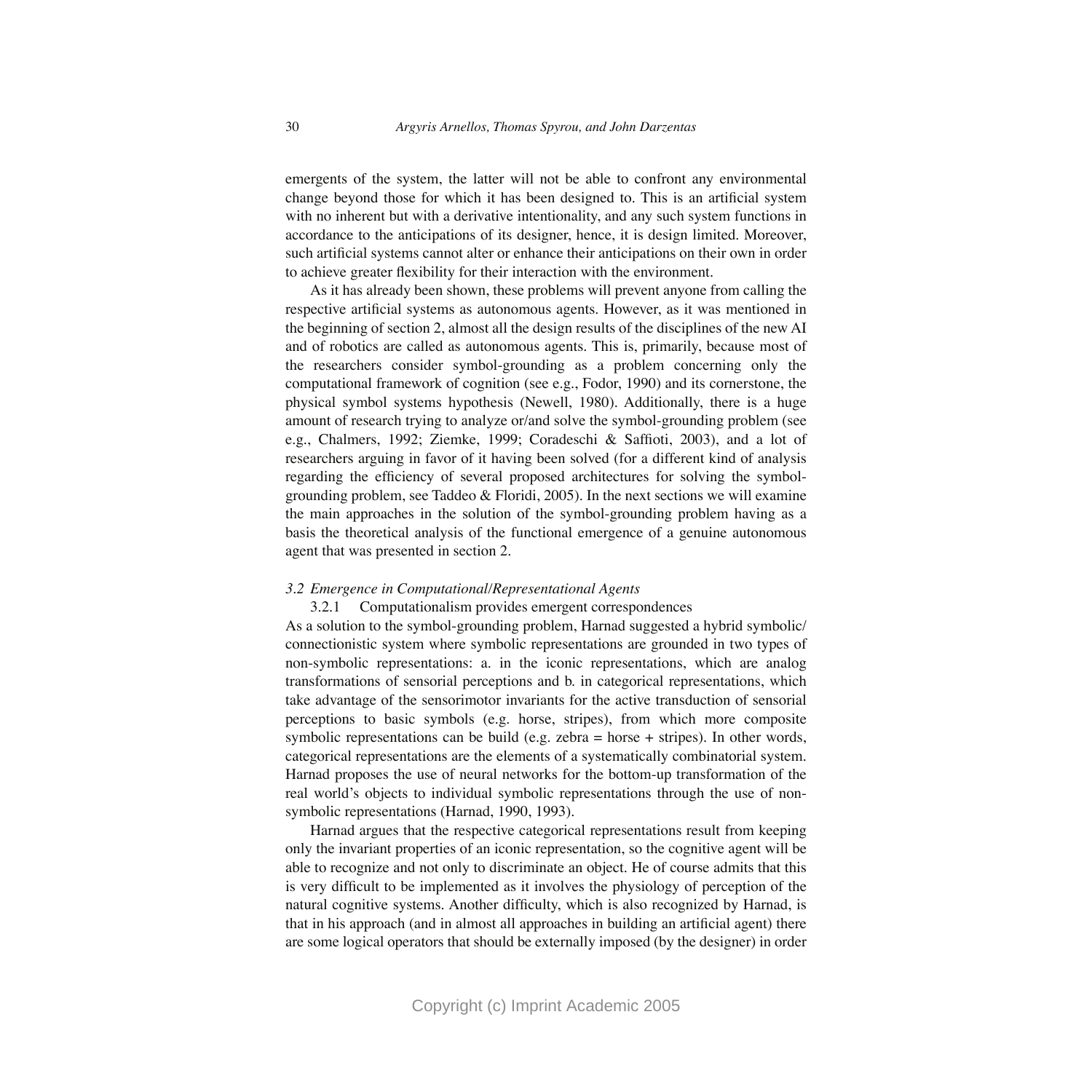the system that combines the categorical representations to function and to configure the respective symbolisms.

The problem is concentrated on the way that the meaning of these operators will be imposed to the system. It is obvious that this kind of meaning does not emerge within the system and the same goes for the respective functionality which is driven by this very meaning. Harnad (1995) argues that such architecture needs a robotic functionality and not a merely computational system, in order for the categorical invariants to be grounded in a realistic (and not in a virtual) sensorimotor interaction between the system and its environment.

What is missing from Harnad's solution regarding the symbol-grounding problem, and, indeed, from every solution which is provided under the cognitivistic/ connectionistic framework, is not the way that the categorical representations are formed, but the need for a clarification of the relation between the external signal and of its iconic representation as its analogue. If this is to be made via a simple transduction of the respective signal, then, the respective correspondence would count as a representation. The problem at this point is that one cannot analyze this transduction and hence, nobody knows if such a correspondence could really count as a representation. Indeed, if one considers the framework of second-order cybernetics described in section 2.1, he will conclude that there is no space for any kind of direct or indirect correspondences, and furthermore, one is not justified to say that *aboutness* comes as a function of such correspondences.

On the other hand, one should also try to explain how such correspondence preexists in a respective representation, which is equivalent to explain the whole physiology of perception. Harnad and all other similar approaches use the notion of information as a magical quantity which exists in the external signal and somehow is passed in the representation. This would be acceptable if we had such a theory. For the moment we do not, and considering the approaches presented in section 2, it is highly likely that information is not something that can be passed from one cognitive agent to another, but it is rather the result of the functional formation of a system, and as such, it belongs to it and it stays within it. This is highly related and of course, in accordance with Bickhard's (1993) suggestion, namely that emergent representation, that is, emergent meaning needs inherent aims and goals, otherwise, all one may have is correspondences with no grounded meaning in the artificial agent, but grounded only in the mind of its designer.

#### 3.2.2 Computational and Weak Emergence

There are numerous approaches under the cognitivist/representationalist umbrella, which are all facing the same fundamental problem: what emerge are correspondences and not representations because of the derivative nature of the respective functionality, and as such, there is no emergent meaning, hence, there is no genuine autonomy. Such examples are the approaches of (Cangelosi, Greco, & Harnad, 2000) and (Cangelosi & Harnad, 2001), where they use a very complicated three-layered feedforward neural network as the transformer of categorical perception into grounded low-level labels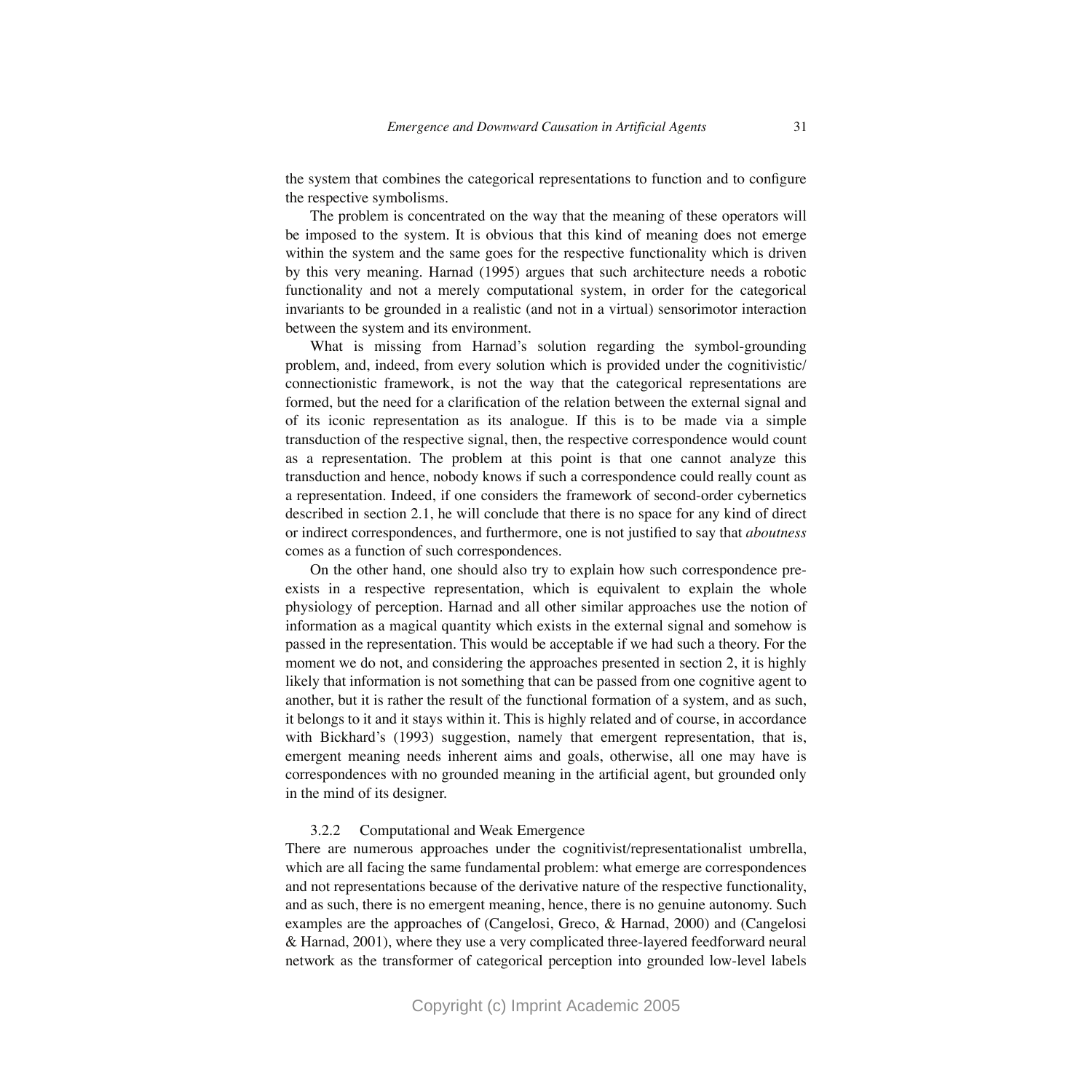and then, into higher-level symbols. Although the main problem, that is, the transformation of external data to semantic content for the machine, remains, there are some other issues that should be taken under consideration.

In a feedforward neural network activation is propagated in only one direction (from input to output) and after some time, where the network will have been trained and the weights of its connections will have been stabilized, the respective mappings will remain the same, as the network cannot alter its transfer function. In this case, as Ziemke and Sharkey (2001) argue, the network becomes a trivial machine (to use von Foerster's words), or in other words, a passive action-reaction system. Therefore, these kinds of architectures are breaking down to systems that solely emerge correspondences and not in an open-ended way, as after some time the mapping remains invariant.

However, for their authors, the merit of these architectures is not only the very powerful transduction mechanism, but also the combinatorial strength of the learning modules that are fed by the transducer and they can provide the artificial agent with a very rich vocabulary of higher-order concepts and of language. The appearance of a variety of high-level concepts in these systems is considered as a case of genuine emergent behavior, and the respective systems are considered as autonomous. The reasons for the lack of some concepts in these systems is that the selected underlying functionality or/and the learning mechanism is not the best possible, or that they system has not still interacted with the variety of the environments that a natural agent needs to interact in order to emerge a great variety of meaning.

The acceptance of this kind of emergence, either in concepts or in primitive behaviors is also evident in the domain of ALife Representative paradigms are the ones of Langton (1989) and of Baas (1994). Langton argues in favor of the emergence of genuine life in artificial systems as the result of a mapping of the low-level behaviors of the simulated natural systems (e.g., bird flocking) into informational computer processes. The emergence of a higher-level behavior is not only simulated, but it realizes the same thing with the natural phenomenon. Baas proposes complexity, hierarchies emergence and evolution as four interrelated phenomena which every biological system presents and which are also supported in ALife simulations. He also suggests that in ALife simulations one can observe both emergence and downward causation, and he also argues that these two properties can only empirically be proved that are being exhibited by a natural system.

The theoretical justification of these claims comes from the work of Bedau (1997; 2002), who proposes that in such computational simulations there is the appearance of weak emergence as there are new emergent macroscopic states that can be derived from the microscopic dynamics but only through simulations. This kind of emergence is in principle predictable, but not in every detail, as the weakly emergent properties arise from the top-down feedback processes (downward causation). In weak emergence there is no unique direction of causality from the microscopic to the macroscopic level (as for example in feedforward neural networks), but there are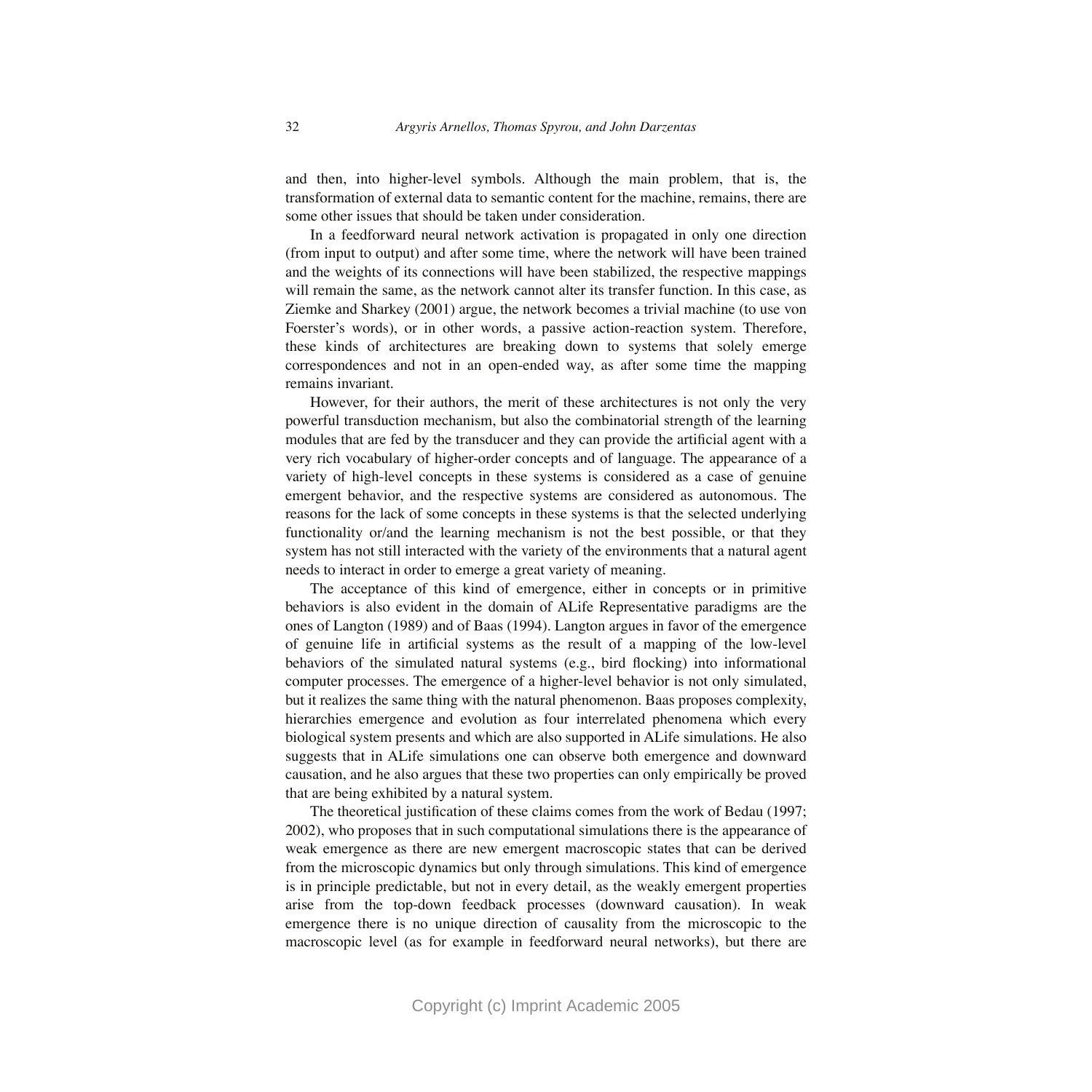causal relations in both directions. It is probably of no need to say that this kind of approach to the emergence of new behavior in artificial systems is dominant in ALife.

However, the problems are numerous and this kind of emergence has been attacked from many thinkers (see e.g., Cariani, 1991; Kampis, 1991; Emmeche, 1992, 1994) with respect to its relation to genuine emergence and the consequent autonomy. The conclusion of these critiques is that this is a computational emergence in which global patterns arise from local micro-deterministic computational interaction. Any finite-state machine which is used in these computations is a determined machine with predetermined transition rules and predefined primitives. As such, it is like somebody trying to simulate via prior selected rules the interpretations of a specific process, while this very interpretation has already been realized by an external natural cognitive system (the designer of the simulation). Additionally, such kinds of simulations are by default disembodied, while as argued in section 2, autonomy requires a body and a respective embeddedness in the environment from which it emerges. As Kampis (1991), Emmeche (1992), have suggested, formal computation does not have the causality of natural causation, or as von Neumman (1966) argues, by adopting only the logical part of a process (its abstraction) we may lose the most interesting part, that is, its material basis and the respective causality.

So, computational emergence is in no way a genuine functional emergence, and on a basic level, it is not significantly different from any other kind of computationalism. The interrelations between intentionality, functionality and meaning do not hold, or to be more specific, they do not even exist, hence, these kinds of systems cannot be considered as autonomous systems.

## *3.3 Emergence in Physically Grounded Artificial Agents*

3.3.1 Emergence in the subsumption architecture

As it was mentioned in the previous section, one of the main points in Harnad's approach to the solution of the symbol-grounding problem was that symbol-grounding is an empirical issue and then, one needs a robotic functionality for the perceptive invariants to be grounded in a realistic and not in a virtual (simulated in software) sensorimotor interaction. In this way, the agent will be physically grounded, hence, it will be situated and embodied. The first and pioneered attempt toward this direction came from Brooks (1986, 1993), who introduced the subsumption architecture. There is no need to analyze the specific architecture, as it is well-known for its merits and for its disadvantages (see e.g., Emmeche, 2001; Christensen & Hooker, 2004), but some things relevant to its allegedly emergent functionality should be put under consideration.

The main concern of Brooks was to design an agent who would be able to interact with its environment in real-time, so that it will be able to confront real-life situations. The dominant computational approach, strongly influenced by the computer-based metaphor of the mind, requires that an agent will first sense its environment, it will then think and at the end it will act. This approach demands an a-priori determined and imposed representational model of the world, which will guide the central

Copyright (c) Imprint Academic 2005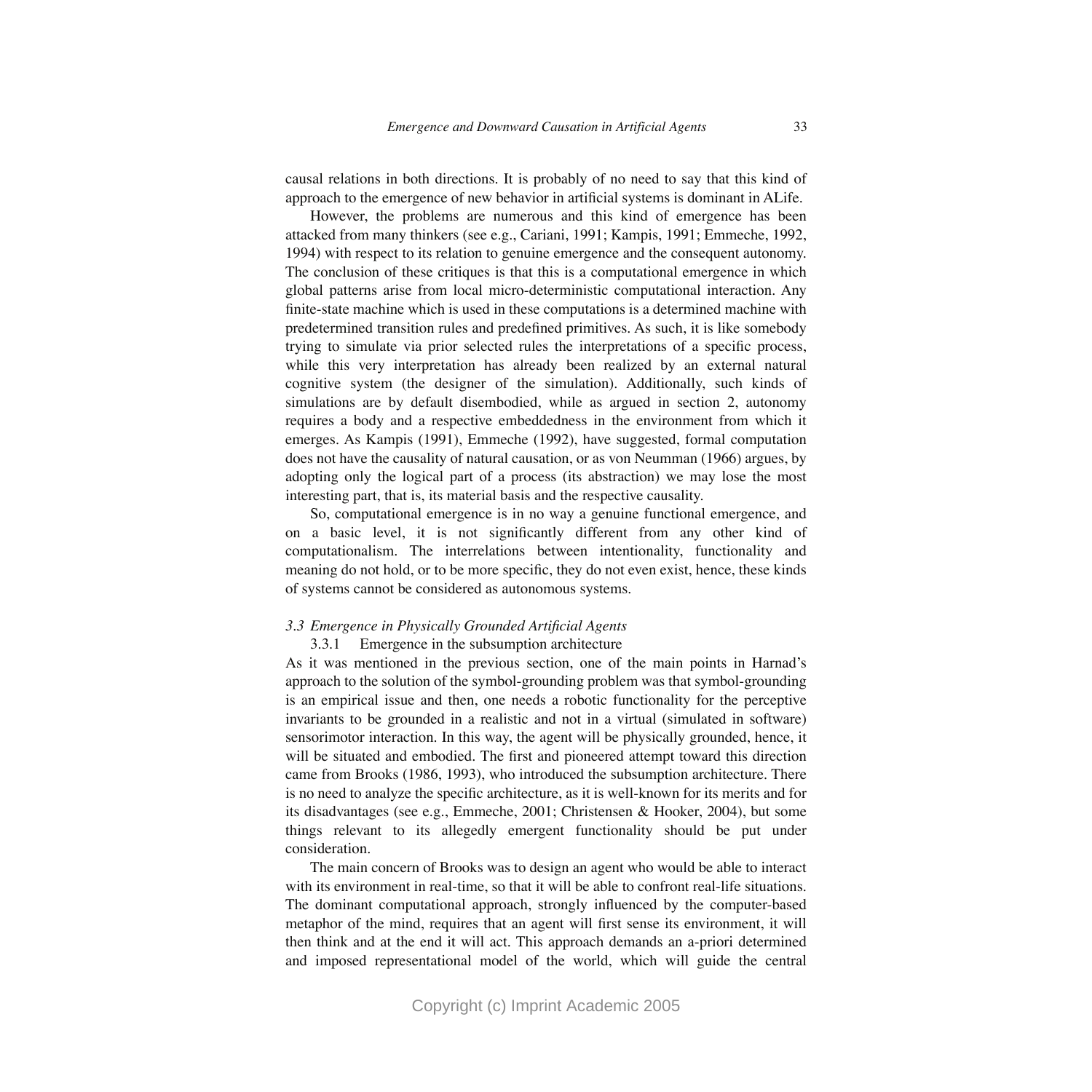processing unit of the system. Such an architecture cannot cope with the enormous variety of a real-life environment, hence, something else is needed.

Brooks proposed the subsumption architecture as an alternative to the representational/computational model of the mind. The subsumption architecture has no central controller, but on the contrary, global control emerges out of the interaction of hierarchically organized behavioral units of the system. For example, the control of a simple robot wandering around a room trying to avoid certain obstacles emerges out of one behavioral unit that makes the robot to move forward and from a second unit, which, every time the robot meets an obstacle, subsumes the first unit and makes the robot to turn towards another direction. The subsumption architecture begins with simple functional units supporting fundamental activities of the agent, the interactive capacity of which increases with the addition of other more elaborated levels of action. Such an artificial agent presents the following characteristics: distributed control, direct coupling between perception and action, cohesion between multiple hierarchically organized functional modules, interaction based on its own functionality and not through some abstract and ungrounded representations, action through the maintenance of the functional cohesion and taking under consideration its aims and goals, dynamic interaction with the environment and of course, situatedness and embodiment (physical grounding).

Considering the list with the characteristics of such an artificial agent in comparison with the properties of an autonomous agent sketched in section 2, one could assume that this is a genuine autonomous agent. Of course, this is not the case. An agent with the subsumption architecture exhibits no central control and this is something that reminds us of the self-organizing and autopoietic systems, where all the functional processes of the system are responsible for the emergence of novel organizations, hence, of emergent functionality. Additionally, such artificial systems make no use of representations, since their interaction is directly guided by the functionality of the respective modules engaging in the interaction. This is also something that pertains to the characteristics of second-order cybernetic systems, which ascribe the existence of representation in the eye of the observer. Therefore, such an artificial agent presents a direct coupling between perception and action, which results in a kind of weak structural coupling with its environment. This directness, which comes as a result of the agent's physical grounding, practically vanishes the symbol-grounding problem. The agent uses its functionally integrated meaning to guide its interaction and this guidance supports the cohesion of its functional levels in accordance with its goal. Based on the analysis of 2.2 it could be said that these characteristics are just the results of an emergent functionality via process closure, which results in a cohesion maintained by the interrelations of the functional modules. The closure of the process of each module will either be satisfied (will not loop forever and it will pass execution on another module) in the same module or in another module in case a subsumed module takes control. In this perspective, the most important module of the system can be considered as the initiator of a downward causation which also propagates through several lower levels.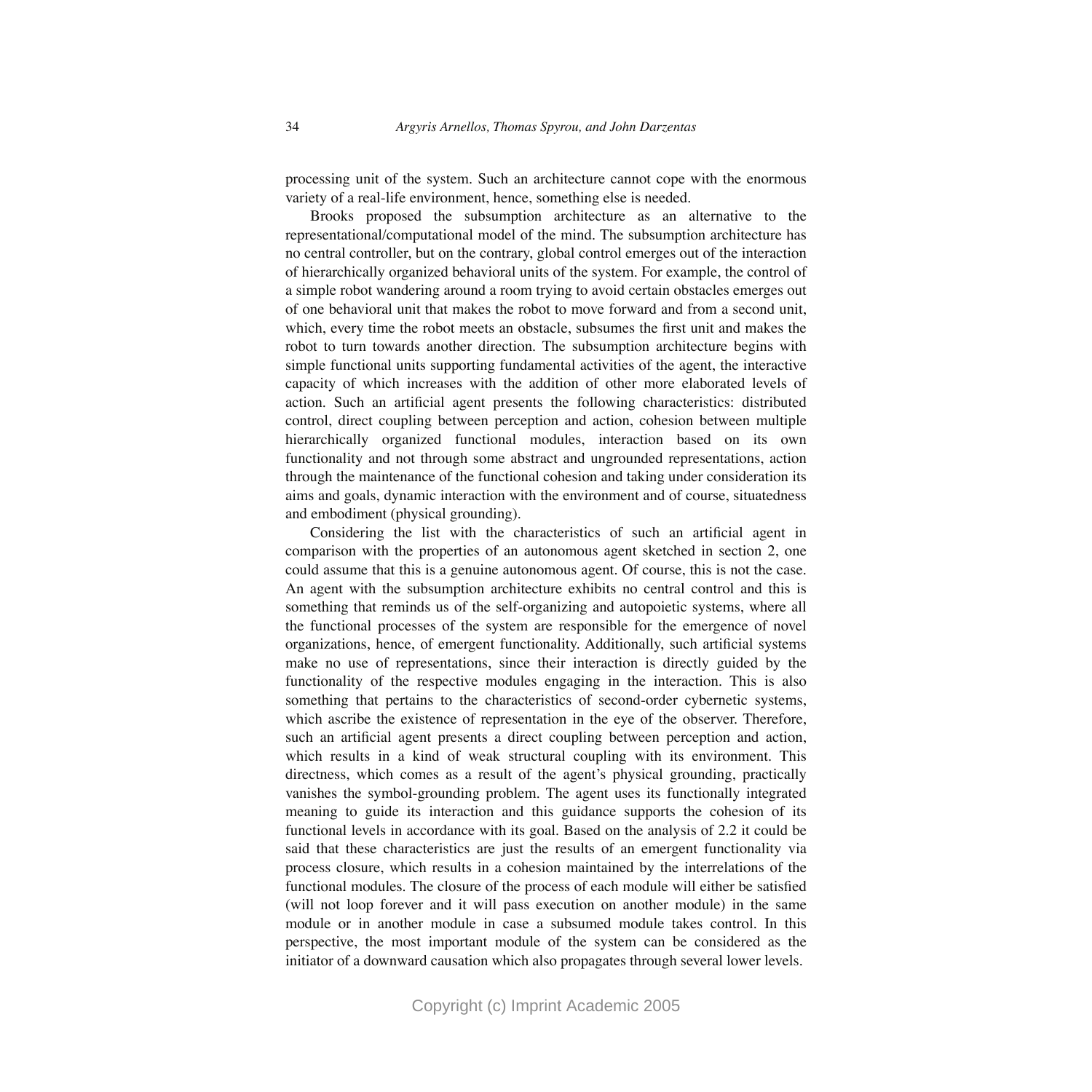So far so good for the subsumption architecture, but there are no more good news. The exhibited cohesion is not genuinely emergent as most of the respective functionality is the result of an external design. Even if someone leaves aside this "small" detail, the respective cohesion exhibits very strong and local bonds, which do not provide the possibility for a great variety of actions. This is apparent in such an autonomous agent who resembles mostly an action-reaction system (as almost all systems that cannot surpass the level of autopoiesis or of metabolic autonomy). Additionally, and due to the rigidness of its cohesion, as well as due to the absoluteness of its boundaries (i.e. the rule-based and automata-driven input-output units of each module) such an artificial agent cannot scale on its own, unless new functional modules are added. Of course, one should not leave aside the fact that the building plan/organizational code of an agent designed based on the subsumption architecture belongs to its designer and not to the agent itself. Therefore, the goal of the system under which this functional cohesion is maintained does not belong to the system. Considering that derivative intentionality results in derivative meaning, the symbol-grounding problem is not solved, rather it is postponed until the time when the designer will decide about the functional modules of the system based on his anticipations.

#### 3.3.2 Emergence in Agents With Artificial Nervous Systems

Researchers in autonomous and cognitive robotics and in adaptive systems have, in a way, tried to achieve a greater functional flexibility than the one presented in the rigid functional cohesion of the subsumption architecture by designing self-organizing artificial nervous systems. A prominent work is the one of Ziemke and Thieme (2002), where they use multiple recurrent neural networks (RNNs) with a second-order feedback, in order to simulate the sensorimotor system of a simple robot. Specifically, what they are trying to model is von Foerster's notion of double closure between the senso-motoric and inner-secretoric-neuronal circuits (see Fig. 2). The authors argue that with the suggested architecture the sensorimotor mapping changes dynamically with the internal state of the agent. In other words, the artificial nervous system changes its modus operandi. Ziemke (2005) has already make the connection between their design suggestion and von Foerster's double closure, but let's take a closer look to the allegedly emergent characteristics of such an artificial system.

What Ziemke and Thieme have tried to do is to design a cohesion closer to the one which emerges in genuine self-organizing systems. In particular, by functionally implementing a second-order feedback between the RNNs they acquire greater flexibility and a greater variety of interrelations between different organizational levels (i.e. input-output and the hidden units representing context). In this way various interrelations between different time scales can take place, driving the system's action in a somehow, non-derivative way. The closure conditions achieved through this setting resembles the closure conditions that a natural nervous system exhibits. For this to be done, the logical structure of the respective artificial nervous system is analogous to the functionally interrelated structure between the sensorimotor system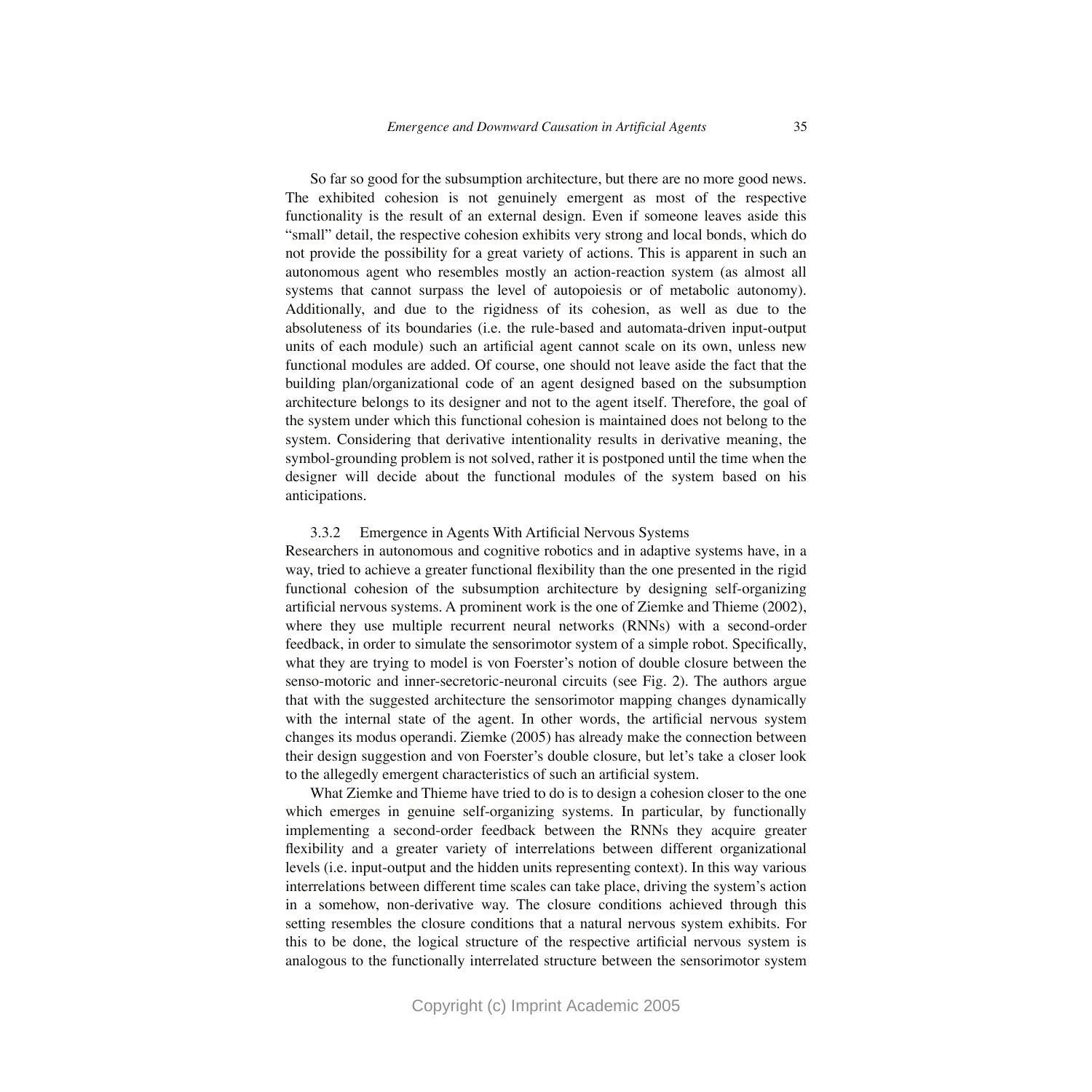and the inner-secretoric-neuronal system. One has to admit that this is a type of cohesion which is closer to the one of natural self-organizing systems than the cohesion achieved in the subsumption architecture. Actually, Ziemke argues that the respective architecture result in the self-organization of the sensorimotor system of the robot. The interesting part would be to see if this new cohesion, which results from this kind of self-organization, offers any genuine emergence or any emergence at all.

First of all, it cannot be asserted that the respective artificial nervous system truly exhibit genuine self-organization. Collier, (2004a, p. 162) suggests up to six important characteristics of self-organizing systems, and mostly all of them are energetic characteristics, such as exportation of entropy, minimization of local entropy production, maximization of the efficiency of energy throughput under force, free energy source, phase separation and promotion of microscopic fluctuations to macroscopic order. It seems that what happens to the artificial nervous system which is simulated by RNNs is closer to re-organization that to self-organization. Practically, this means that the artificial nervous system does not emerge functional norms (see section 2.3), and how could have done this since it has been evolved independently of the robot's body. Hence, the nervous system alters its organization (although mostly in a resetting and recombining mode), but in which purpose and for the benefit of who? Certainly not for itself, because, first of all, the respective functionality (i.e. the selection of the RNNs and their functional interrelation, at least in the dimension of different levels), has been externally imposed. Secondly, and equally interestingly, because, even though the respective artificial nervous system exhibits an interesting process closure, which results in a certainly interesting cohesion, it cannot achieve the required interaction closure with its environment in an open-ended way. Hence, based on the analysis of section 2.3 and 2.4, this system cannot emerge functional norms and as such, it cannot emerge genuine representations. Although its coherence is an interesting one, its functional support results in the lack of normativity in the artificial agent. In other words, closure is necessary for functional emergence, but the endogenous evolution of closure is necessary for normative emergence and for the emergence of meaning for the system itself.

Normativity is a crucial issue for understanding the meaning processes in autonomous agents but it is highly neglected by the community of artificial systems research. Functional norms, in a way, attribute values of true or false, and they are emergent in system's interactions with the environment. Emmeche, rightly points out that a perceived sign may be the carrier of some general type, as danger, "but it has always also an aspect of being a tone, that is being qualitatively felt in some way (e.g., unpleasant)" (Emmeche, 2001, p. 680). The acceptance/understanding of such an unpleasant feeling and its consequent interpretation is probably the result of a normative functionality of an autonomous agent and of the respective anticipations with their representational content. For the moment, this is something that cannot be exhibited in silicon-based systems due to their dyadic nature, which first of all does not permit the emergence of complex and dynamically interactive boundaries, between the different functional levels of an artificial system and between the system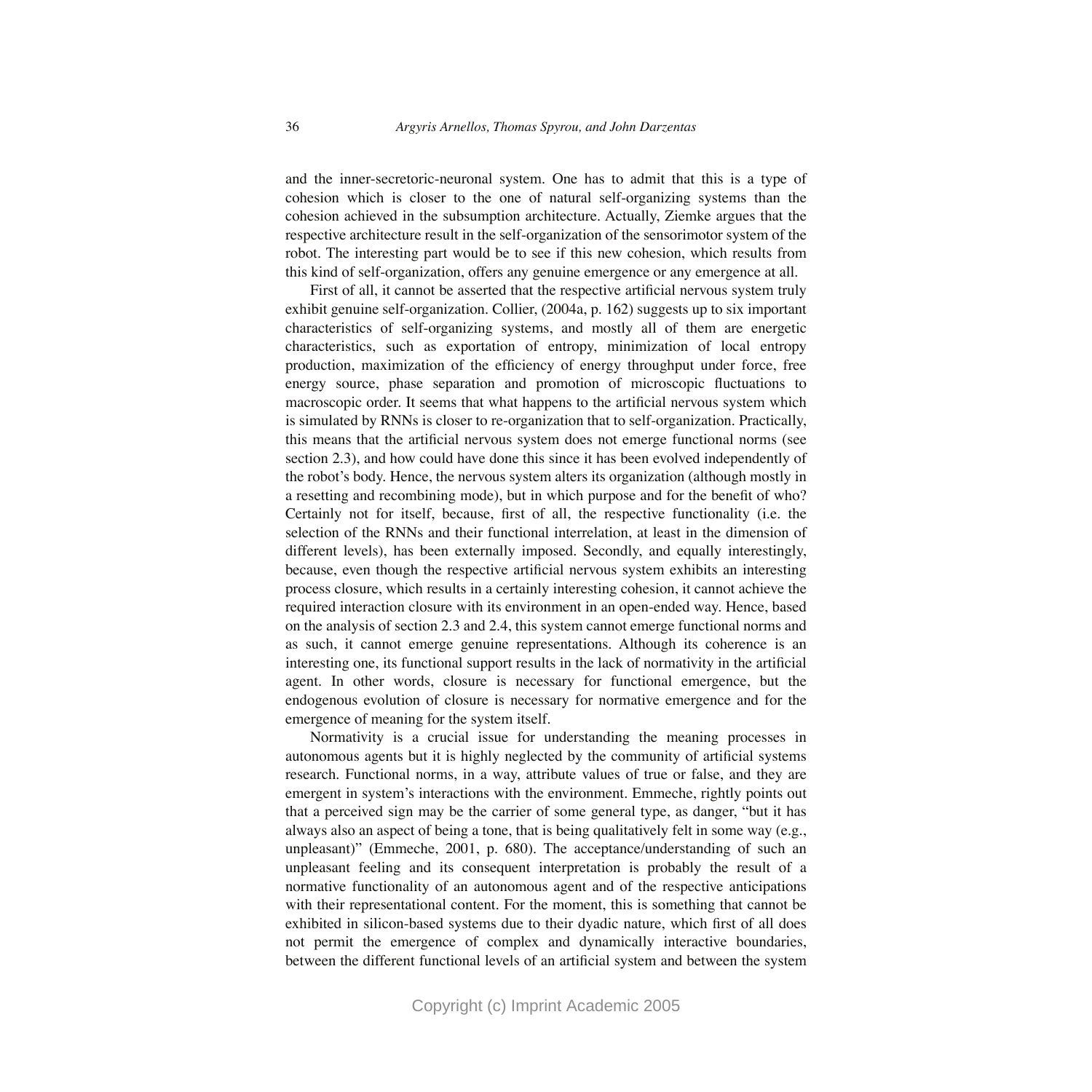and its environment. Normativity is indirectly related to downward causation in an autonomous agent. Process and interaction closure in a self-maintained cohesion may require that low-level open issues will achieve closure in higher levels. On the other hand, the higher the autonomy and agency of a system, the higher the degree of abstraction of the concepts/meanings to which some of its norms can be related. In this case, the system should interact with the environment based on its anticipations, but for closure to be achieved, the emergent organizational level should functionally determine the lower level associated with the respective norm. It is obvious that this cannot happen with any self-organizing artificial nervous system which cannot at least exhibit the kind of cohesion that will functionally provide the conditions for the emergence of process and interaction closure. In this perspective, a robot with such an artificial nervous system is not much more than a rock with wheels.

#### 3.3.3 Emergence in *Self-organizing* and *Evolutionary* Artificial Agents

There is a great deal of research in the design and development of the so-called selforganizing agents that achieve an evolutionary adaptation with their environments. These attempts are characterized by self-organizing and evolution of robots bodies and controllers (see e.g., Nolfi & Floreano, 2000), and/or the so called self-organizing communication and evolution of languages (see e.g., Vogt, 2005). But again, all these works are falling under the same problems as those described in the previous section. Self-organization needs a self to organize (Collier, 2004b) and in all these cases, there is no self, at all. Imposed functionality in the form of an artificial ontogeny cannot create a genuinely autonomous system, as any kind of artificial ontogeny will result in the imposition of new functional norms, but not in their genuine emergence. As such, intentionality is still residing in the eye of the designer, or of the beholder. Imposed ontogeny which is not properly emerged cannot be functionally integrated with the building plan or the organizational code of the autonomous system, and as such, any structural emergence does not normatively serve the self-maintenance of the agent itself, but satisfies the emergent meaning that the designer himself associates with the aims that he has selected for its artificial agent.

The same goes for the allegedly emergent language and vocabularies in interacting robots. As it has been thoroughly analyzed in (Arnellos, Spyrou, & Darzentas, 2007b) communication between autonomous systems is crucial in order for an autonomous system to enhance its autonomy and consequently its cognitive capacities. For this to be done, the existence of inherent aims and goals, with a variable degree of definiteness, seems imperative, otherwise, the respective interactions will not have the respective emergent functional value, that is, new structures will be produced with no inherent grounding. Of course, ill-defined aims and goals, that is, higher-level anticipation emerges on the basis of endogenous and well-defined functional norms, which are grounded in the agent's self-maintenance. Contemporary artificial agents do not seem to exhibit such dispositions. At the end, all contemporary artificial agents are victims of their functionality in their attempt to overcome the symbol-grounding problem and to emerge new functional meaning.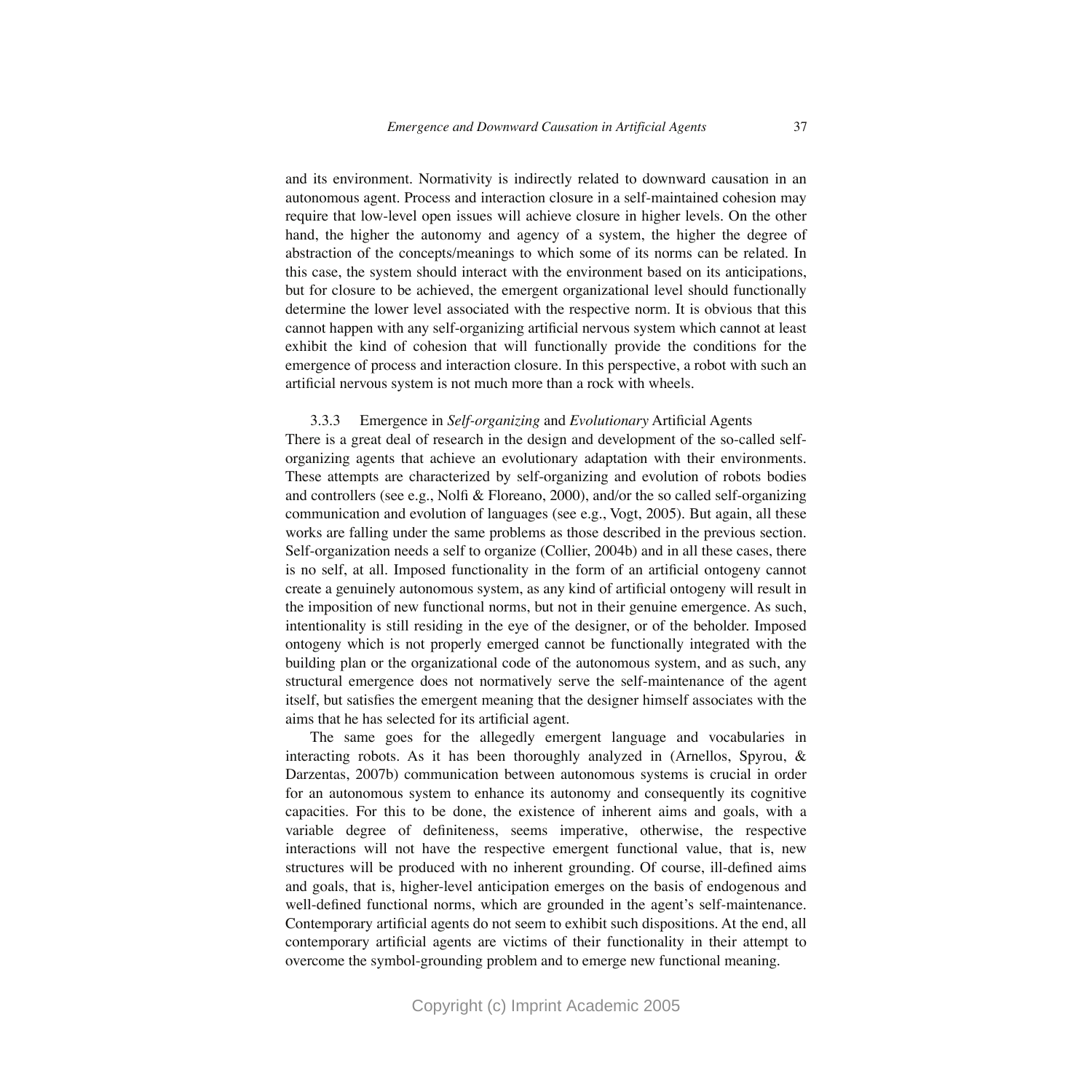#### **4 Conclusions: Designing Representational Autonomous Agents**

The critical review in section 4 is sure not an exhaustive one, but it is quite representative of the abilities of contemporary artificial agents and of their capacity for autonomous agency. The naturalistically emergent nature of agency (see Arnellos, Spyrou, & Darzentas, in press) does not allow for the partitioning of agency in *simpler problems* or the study of isolated cases of cognitive activity. Nevertheless, these phenomena are quite typical in the research of autonomous artificial agents. However, the notion of a simpler problem is always interpreted with respect to the theoretical framework upon which the design of the artificial agent relies.

In the more general domain of self-organization, where a systemically emergent perspective is adopted regarding the evolution of autonomous agency, the primary aim of an attempt to design an artificial autonomous agent is not to design an agent that will mimic in a great detail the activities of a human. Considering the analysis of section 2, this will probably demand the from scratch design and development of the extremely complex processes of life and of cognition combined with the evolution and the adaptation of the artificial agent. On the contrary, the aims of such research attempts should be the design of a complete artificial agent, that is, a design which will support, up to a certain satisfying level, the set of the fundamental and characteristic properties of autonomy, by maintaining its systemic and emergent nature in different types of dynamically changing environments. In this way, it is most probable that the design and development of an artificial agent that will tend to genuinely exhibit the emergent and interrelated properties of autonomy, intentionality, functionality and meaning will take a long time, but the respective trip will provide many interesting answers in a variety of really hard questions regarding the nature of an autonomous agent, while simultaneously will feedback and support the respective theoretical frameworks and models. The work of Ziemke (2005) is a work towards this direction, but it is still very difficult for the community of researchers to keep with the theoretical complexity and rigidity of the respective naturalized frameworks.

Considering the analysis of section 2, one may conclude that the design of an artificial autonomous agent requires the design of genuinely emergent representational autonomy. Such a system should emerge a functional cohesion which will allow for process and interaction closure. Process and interaction closure will provide the agent with the respective openness so that it will be able to follow the whole interactive cycle of its anticipations. This will result in a continuous emergence of new functional norms, and in consequence, of new meanings. The emergence of the proper type of cohesion cannot take place in an agent with a sensorimotor system, no matter its artificial variety and perplexity, which is being functionally separated, in terms of its structural evolution, with the body that it supposes to activate. Additionally, this emergence should be guided by the functional norms that it produces, namely, the functional requirement that every interaction of the system with its environment will be evaluated on the basis of its self-maintenance. This is a process of emergent functionality and of emergent meaning, which creates new functional organizations,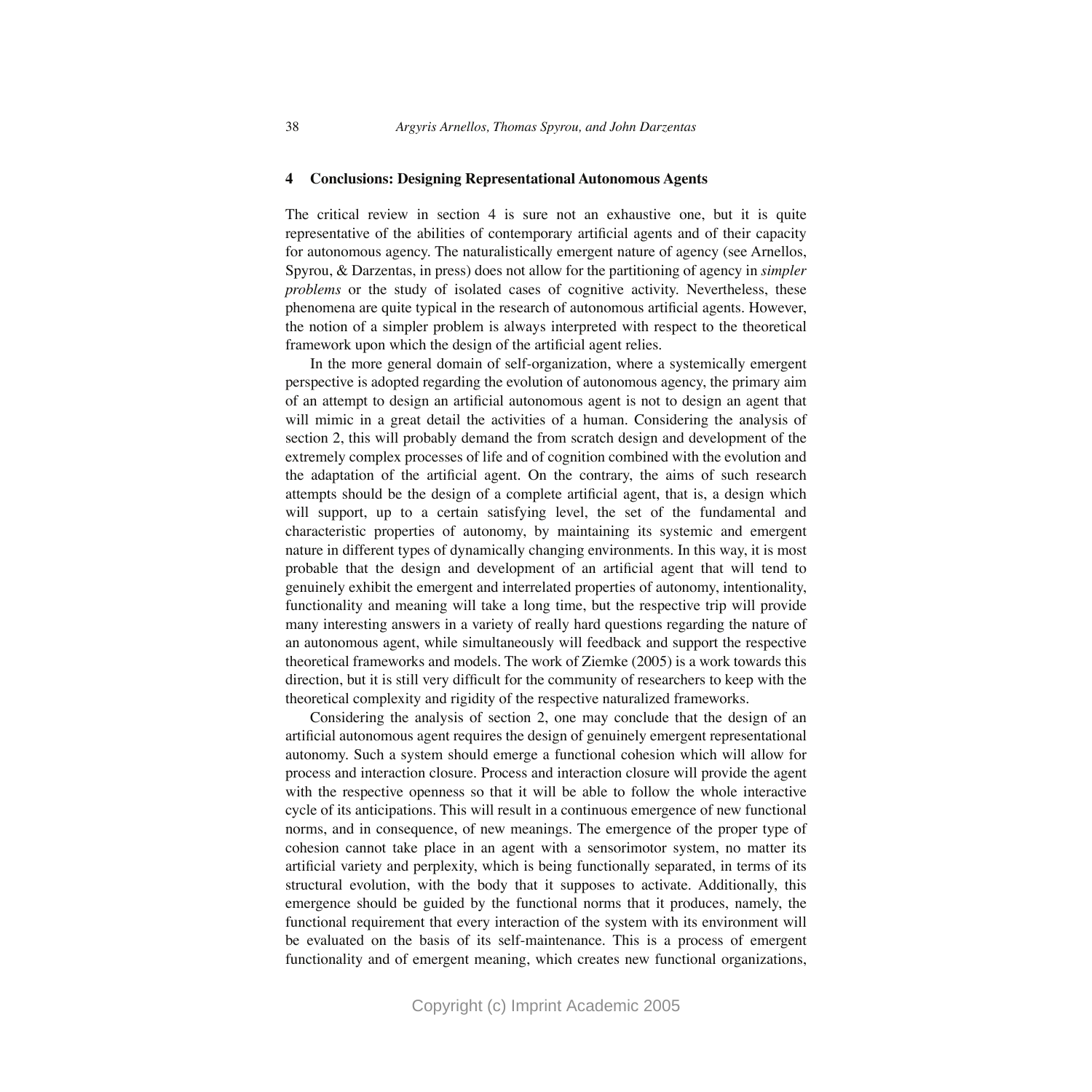which in turn are downwardly constraining or determining the respective functionality.

What should be made clear is that simple logical or/and formal co-evolution of body and mind is not enough, as it seems that the energetic characteristics of selforganization proper are crucial for the emergence of the required functional normativity. Moreno and Etxeberria (2005) are right to argue that one cannot leave the energetic aspects aside and solely try to build sensorimotor autonomy instead of basic autonomy. As they suggest, the problem is not that computer power is still not enough, or that the mathematics should be reformulated, but that "The difficulty is in the deep and radical interrelation between forms of organization and materiality" (Moreno & Etxeberria, 2005, p. 173).

The need for different materiality should not come as a surprise, as it is something that other researchers, either intuitively (e.g. von Neuman, 1966), or quite thoroughly (e.g. Emmeche, 1992, 2001), Collier (1999, 2007) have also suggested. Indeed, to design an autonomous artificial agent is to design an artificial agent that is able to engage in design processes for itself and this is a genuine semiotic phenomenon (Arnellos, Spyrou, & Darzentas, 2007a), which demands the coevolution of the autonomous system with the mediators of the signs with which it interacts (Arnellos, Spyrou, & Darzentas, 2006). It is highly likely that silicon-based systems cannot support this requirement, but a carbon-based biology is needed. In any other case, the emergence of intentional behavior seems, for the moment, really impossible. However, a symbolically grounded agent is a genuinely emergent autonomous agent.

#### **References**

- Arnellos, A., Spyrou, T., & Darzentas, J. (2007a). Exploring creativity in the design process: A systems-semiotic perspective. *Cybernetics & Human Knowing, 14* (1), 37-64.
- Arnellos, A., Spyrou, T., & Darzentas, J. (2007b). Cybernetic Embodiment and the role of autonomy in the design process. *Kybernetes, 36* (9-10), 1207-1224.
- Arnellos, A., Spyrou, T., & Darzentas, J. (2006). Dynamic interactions in artificial environments: Causal and noncausal aspects for the emergence of meaning. *Journal of Systemics, Cybernetics and Informatics*, 3 (1), 82-89.
- Arnellos, A., Spyrou, T., & Darzentas, J.(in press). Towards the Naturalization of Agency based on an Interactivist Account of Autonomy. *New Ideas in Psychology.* (special issue on Interactivism)
- Baas, N. A. (1994). Hyperstructures a framework for emergents, hierarchies, evolution and complexity. In C. G. Langton (Ed.), *Artificial Life III, Santa Fe Studies in the Sciences of Complexity, Proc. Volume XVII* (pp. 515- 537). Redwood City, CA: Addison-Wesley.

Bedau, M.A. (1997). Weak emergence. *Philosophical Perspectives, 11,* 375-399

Bedau, M.A. (2002). Downward causation and the autonomy of weak emergence. Special issue on "Emergences and downward causation," *Principia, 6*, 5-50,

- Bickhard, M. H. (1993). Representational content in humans and machines. *Journal of Experimental and Theoretical Artificial Intelligence, 5*, 285-333.
- Bickhard, M. H. (2000). Autonomy, function, and representation. *Communication and Cognition Artificial Intelligence, 17*, (3-4), 111-131.

Bickhard, M. H. (2005). Consciousness and Reflective Consciousness. *Philosophical Psychology, 18*(2), 205-218.

- Brooks, R. A. (1986). A robust layered control system for a mobile robot. *IEEE Journal of Robotics and Automation, 2*,14-23.
- Brooks, R. A. (1993). The engineering of physical grounding. *Proceedings of the Fifteenth Annual Meeting of the Cognitive Science Society* (pp. 153-154). Hillsdale, NJ: Lawrence Erlbaum.
- Cangelosi, A., Greco, A., & Harnad, S. (2000). From robotic toil to symbolic theft: Grounding transfer from entrylevel to higher-level categories. *Connection Science, 12*, 143-162.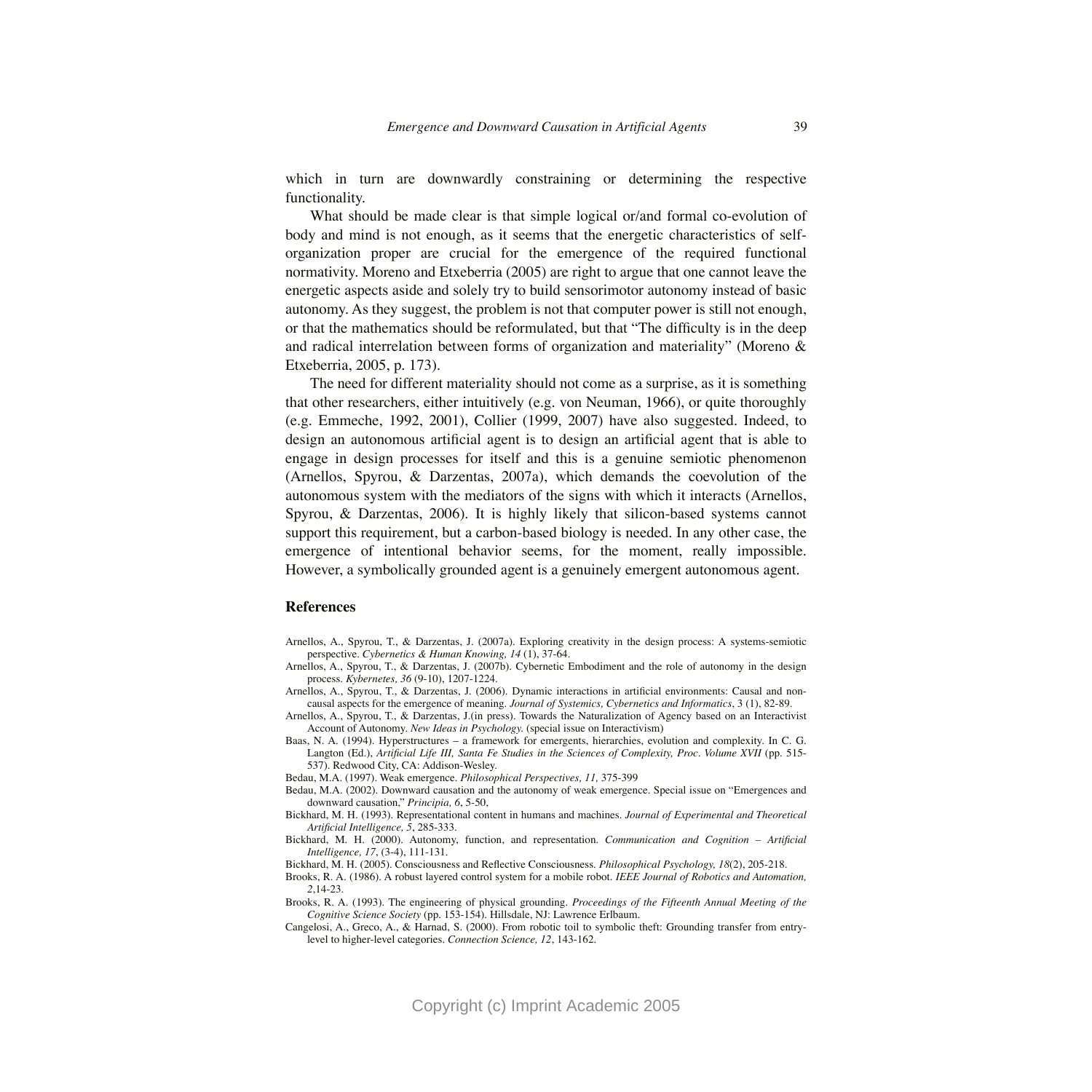- Cangelosi, A., & Harnad, S. (2000). The adaptive advantage of symbolic theft over sensorimotor toil: Grounding language perceptual categories. Special issue on "Grounding Language." *Evolution of Communication*, *4,* 117- 142.
- Cariani, P. (1991). Emergence and artificial life. In C. G. Langton, C. Taylor, J. D. Farmer, & S. Rasmussen (Eds.), *Artificial Life II. Santa Fe Institute Studies in the Sciences of Complexity Proceedings Vol. X* (pp. 775-797). Redwood City, CA: Addison-Wesley.
- Chalmers, D. (1992). Subsymbolic computation and the chinese room. In J. Dinsmore (Ed.), *The symbolic and connectionist paradigms: Closing the gap* (pp. 25-48). New York: Lawrence Erlbaum.
- Christensen, W. D. & Hooker, C. A. (2002). Self-directed agents. In J. MacIntosh (Ed.), "Naturalism, evolution & intentionality," *Canadian Journal of Philosophy, Special Supplementary, 27*, 19-52.
- Christensen, W. D., & Hooker, C. A. (2004). Representation and the meaning of life. In H. Clapin, P. Staines, P. Slezak, (Eds.), Representation in mind: New approaches to mental representation (pp. 41-70). Oxford: Elsevier.
- Collier, J. (1988). Supervenience and reduction in biological hierarchies. In M. Matthen & B. Linsky (Eds.), "Philosophy and biology," *Canadian Journal of Philosophy Supplementary, 14* , 209-234.
- Collier, J. (1999). Autonomy in anticipatory systems: Significance for functionality, intentionality and meaning. In D. M. Dubois (Ed.), *Computing Anticipatory Systems, CASYS'98 - Second International Conference, American Institute of Physics* (pp. 75-81). New York: Woodbury.
- Collier, J. (2000). Autonomy and process closure as the basis for functionality. In J. L.R. Chandler and G. van de Vijver (Eds.), Closure: Emergent organizations and their dynamics. *The Annals of the New York Academy of Science, 901*, 280-291.
- Collier, J. (2002). What is autonomy? *International Journal of Computing Anticipatory Systems*, *12*, 212-221. (Partial Proceedings of CASYS'01: Fifth International Conference on Computing Anticipatory Systems)
- Collier, J. (2004a). Fundamental properties of self-organization. In V. Arshinov & C. Fuchs (Eds.), *Causality, emergence, self-organisation* (pp. 150-166). Moscow: NIA-Piroda.
- Collier, J. (2004b). Self-organisation, individuation and identity. *Revue Internationale de Philosophie, 59*, 151-172.
- Collier, J. (2007). Simulating autonomous anticipation: The importance of Dubois' conjecture. *BioSystems, 91* (2) 346-354.
- Collier, J., & Hooker C. A. (1999). Complexly organised dynamical systems. Open systems and information *Dynamics, 6*, 241-302.
- Collier, J., & Muller, S. (1998). The dynamical basis of emergence in natural hierarchies. In G. Farre and T. Oksala, (Eds.), Emergence, Complexity, Hierarchy and Organization: ECHO III Conference, Acta Polytechnica Scandinavica, MA91 Espoo: Finnish Academy of Technology.
- Coradeschi S.& Saffioti, A. (2003). An introduction to the anchoring problem. *Robotics and Autonomous Systems, 43,* 85-96.
- Emmeche, C. (1992). Modeling life: A note on the semiotics of emergence and computation in artificial and natural systems. In T. A. Sebeok & J. Umiker-Sebeok, (Eds.), *Biosemiotics: The semiotic web 1991* (pp. 77-99). Berlin: Mouton de Gruyter Publishers.
- Emmeche, C. (1994). *The garden in the machine: The emerging science of artificial life*. Princeton, NJ: Princeton University Press.
- Emmeche, C. (2000). Closure, function, emergence, semiosis and life: The same idea? Reflections on the concrete and the abstract in theoretical biology. pp. 187-197 In J. L. R. Chandler & G. Van de Vijver (Eds.), *Closure: Emergent organizations and their dynamics. Annals of the New York Academy of Sciences, Volume 901* (pp. 187-197). New York: The New York Academy of Sciences.
- Emmeche, C. (2001. Does a robot have an Umwelt? Reflections on the qualitative biosemiotics of Jakob von Uexküll. *Semiotica, 134* (1/4), 653-693.
- Fodor, J. A. (1990). *A theory of content and other essays*. Cambridge, MA: The MIT Press.
- Harnad, S. (1990). The symbol grounding problem. *Physica D 42*,335-346.
- Harnad, S. (1993). Grounding symbols in the analog world with neural nets. *Think 2*(1) 12-78 (Special Issue on "Connectionism versus Symbolism" D.M.W. Powers & P. A. Flach, Eds.)
- Harnad, S. (1995). Grounding symbolic capacity in robotic capacity. In L. Steels, & R. Brooks (Eds.), *The "artificial life" route to "artificial intelligence." Building situated embodied agents* (pp. 276-286). New Haven, CT: Lawrence Erlbaum.
- Hexmoor, H., Castelfranchi, C., & Falcone, R. (Eds.) (2003). *Agent autonomy*. Boston: Kluwer Academic Publishers, Boston.
- Hoffmeyer, J. (1998). Surfaces inside surfaces: On the origin of agency and life. *Cybernetics & Human Knowing, 5* (1), 33-42.
- Kampis, G. (1991). *Self-modifying systems in biology and cognitive science.* Oxford: Pergamon Press.
- Kampis, G. (1999). The natural history of agents. In L. Gulyás, G. Tatai, and J. Váncza (Eds.), *Agents everywhere* (pp. 24-48). Budapest: Springer.
- Langton, C. G. (1989). Artificial Life. In C. G. Langton (Ed.), *Artificial life: Proceedings of the Santa Fe Institute Studies in the Sciences of Complexity,VI*, 1-47. Redwood City, CA.: Addison-Wesley.
- Luisi, P. L. (2003). Autopoiesis: A review and a reappraisal. *Naturwissenschaften, 90*, 49-59.
- Moreno, A., & Barandiaran, X. (2004). A naturalized account of the inside-outside dichotomy. *Philosophica, 73*, 11- 26.